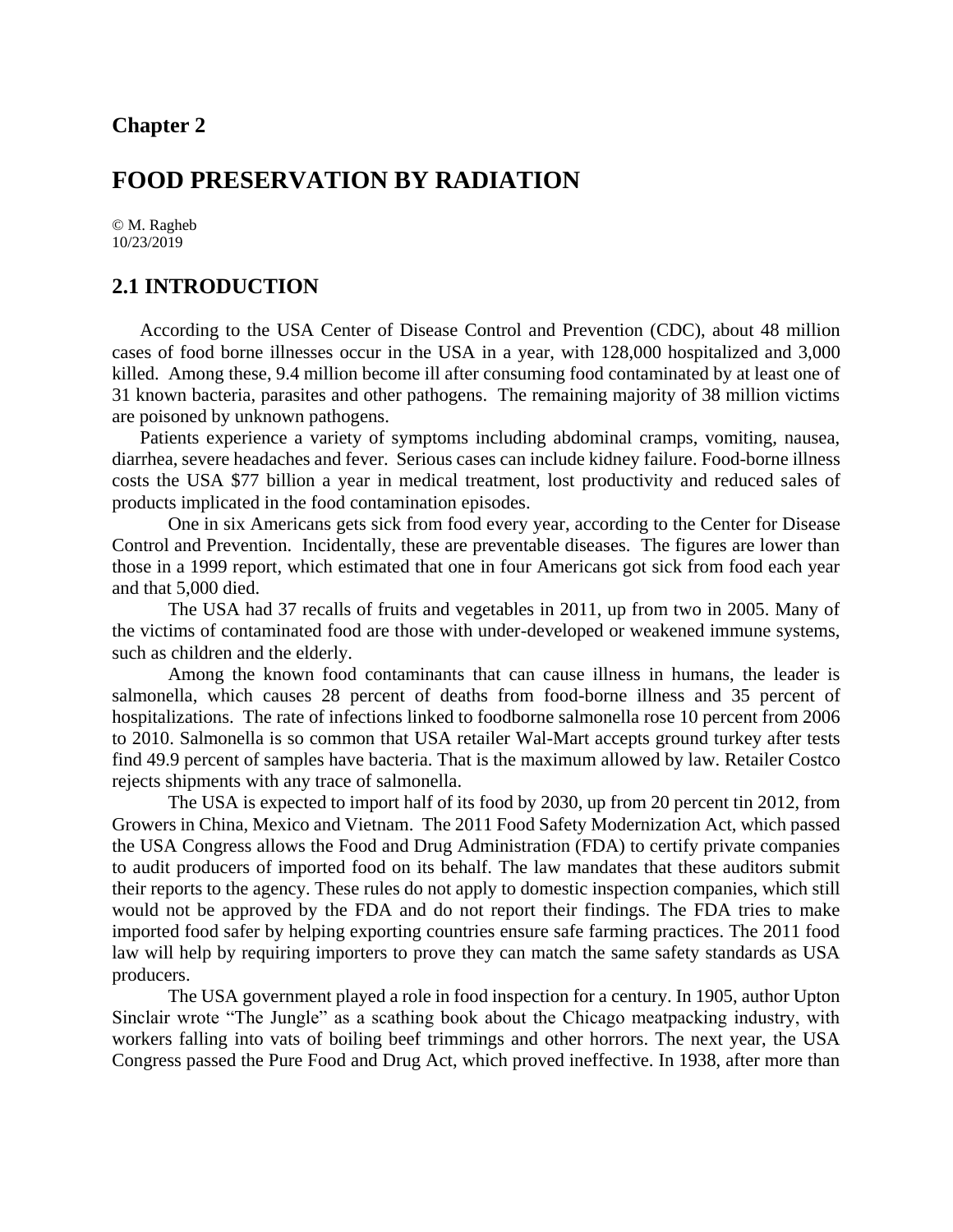100 people died from the antibiotic sulfanilamide, Congress passed the Food, Drug and Cosmetic Act, strengthening the FDA. For the first time, a federal agency had the power to inspect, approve or reject all food and pharmaceutical products. From the outset, though, the FDA lacked the resources to inspect all of the country's food producers and the food industry moved to fill that vacuum with private auditors in the 1990s and in some cases companies use their own auditors to check their suppliers.

## **2.2 FOOD SUPPLY SAFETY**

Preserving food by canning in bottles and jars dates back to 1810, when it was perfected by French confectioner Nicholas Appert. Canned goods were invented in 1880s. This expanded the scope of the human diet and safe food supply in the 19<sup>th</sup> century until refrigeration came along. In the early part of the 20<sup>th</sup> century until the 1950s, food preservation by refrigeration was carried out in an "ice box" powered by a block of ice sold at stores and by street peddlers, before the electrical modern refrigerators came into the picture.

For environmental considerations, chlorofluorocarbons (CFCs) refrigerants were banned in favor of tetrafluoroethane in the USA by the Environmental Protection Agency (EPA). Tetrafluoroethane is banned in the Eurozone nations beginning 2011 in new automobiles as a refrigerant for environmental reasons, and may become banned for refrigerators as well. The state of California is restricting its use. To reduce energy consumption, "Energy Star" refrigerators in 2011 use 40 percent less energy than they did in 2001. This may have reduced the effectiveness of new refrigerators on the market, reducing the level of food preservation against spoilage.

Cases of Haemolytic Uraemic Syndrome (HUS) and the more serious Enterhemorrhagic E. Coli (EHEC) started in Germany in May, 2011 and spread to other countries. The serotype STEC 0104 from E. Coli 01104 has caused food-borne outbreaks before and carries genes that make it resistant to common antibiotics and produces toxins that could cause kidney failure, requiring dialysis and can affect the central nervous system. The toxins damage the stomach lining and pass into the bloodstream causing seizures, strokes and comas. Cooking food to 158  $\degree$ F or 70  $\degree$ C destroys the bacterium. The drug Eculizumab is effective against the hemolytic-uremic syndrome.

Twelve persons died in a 1996 outbreak that affected 12,000 people in Japan, and 7 in Canada in 2000. A 1994 outbreak in Montana, USA was related to the H4 variant of Escherichia Coli 0104:H4 and a single case in the far-east in 2006.

The United States Department of Agriculture (USDA) oversees the Food Safety and Inspection Service (FSIS) which routinely inspects raw beef manufacturing trim, the major component of ground beef. It has a zero-tolerance policy for several strains of E. coli responsible for human illness. Trim found to be contaminated with these pathogens is not allowed into commerce and are subject to recall. The strains treated as adulterants include the Shiga-toxin producing E. coli serogroups O26, O45, O103, O111, O121 and O145. Like E. coli O157:H7 these serogroups can cause severe illness and even death with young children and the elderly being at highest risk. Illness due to E. coli serogroups other than O157:H7, which caused a high profile illness outbreak in 1993, outnumber those attributed to O157:H7 which was declared by the FSIS as an adulterant in 1994.

The USA Food and Drug Administration, which investigates food contamination, said the CDC received reports of approximately 200 salmonella cases every week during late June and early July of 2010. Normally, the CDC receives an average of some 50 reports of salmonella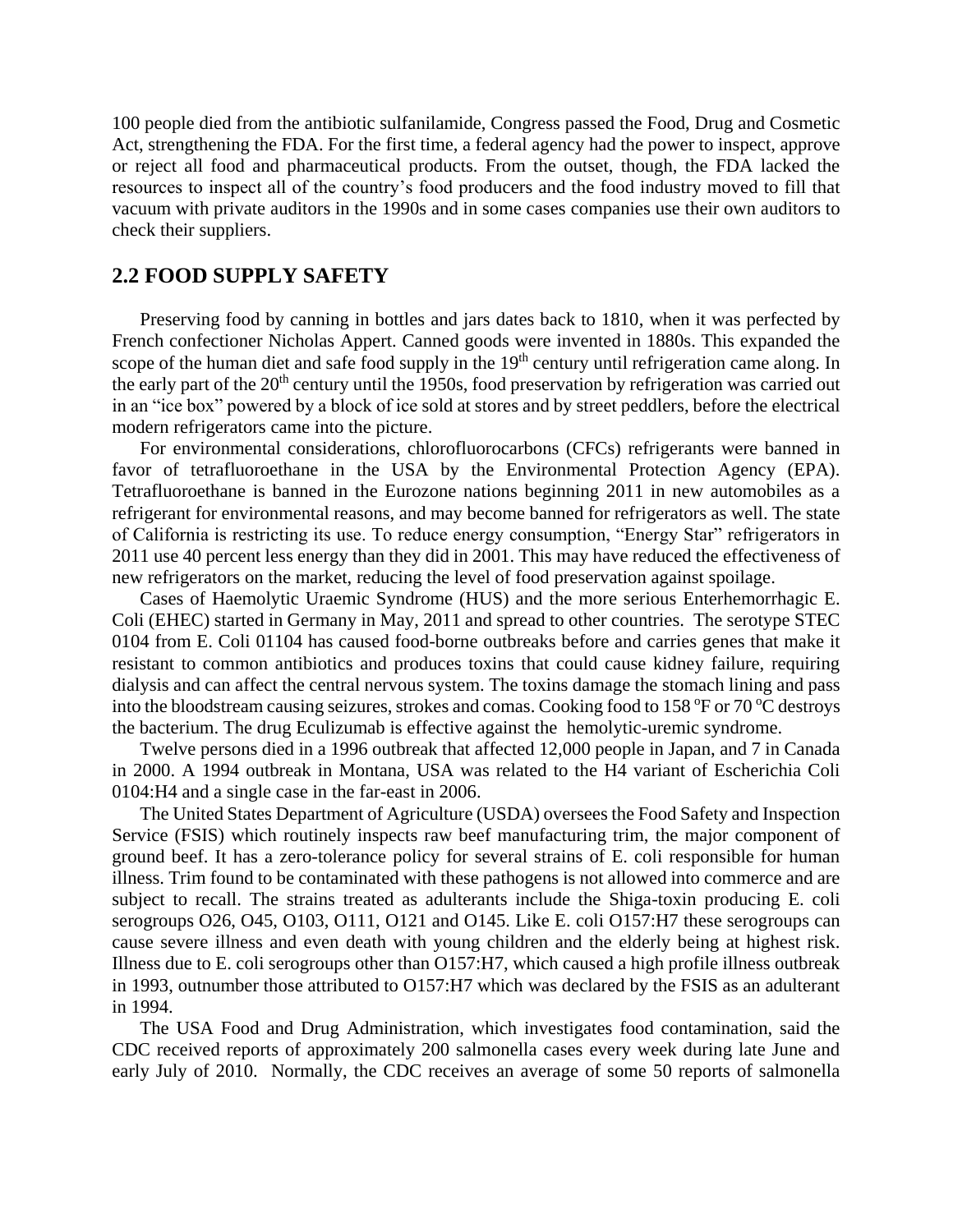illness each week for the past five years. Many states have also reported increases of this pattern since May 2010. A total of 380 million eggs were recalled because of concerns they may be tainted with the potentially-deadly salmonella bacteria.

Consumer Reports compared 525 chickens from 27 brands in January 2007 and reported that only 17 percent of them were free from salmonella and campylobacter food disease bacteria.

Foods that are approved for radiation treatment to protect against pathogens contamination and to increase shelf life include meat, poultry, spices, spinach, lettuce and mollusk shellfish such as oysters, mussels and clams.

In the USA, in spite of a safe and abundant food supply that is the envy of the world, bacteriatainted food needlessly causes the death of about 9,000 persons per year. About 6.5 million serious cases of food related illness occur each year. A figure of food borne illnesses has been claimed in the 200 to 250 million cases per year range. A characteristic of food-borne disease is that it has an incubation period before symptoms can be noticed.

A 2009 outbreak of Salmonella lead to recalls of more than 390 products using peanut butter with 500 people reported sick and were linked to at least 8 deaths. Around this time period, the author received two recall letters about pastries purchased from a prominent food supply chain, that were already consumed and was subjected to two days of serious vomiting and sickness. The products ranged from pastries, ice cream, cooking sauces and even dog treats. The Food and Drug Administration (FDA) inspection report identified cockroaches, mold and signs of a leaking roof at a Blakeley, Georgia plant operated by Peanut Corporation of America. The plant's owners found traces of salmonella in several tests of shipped material in the previous two years, rerun the tests to get a negative result, and then shipped the products anyway. "Inspectors found that plant did not take enough steps to prevent finished products from being contaminated by raw peanuts. Roasting is supposed to kill the bacteria, but raw peanuts can harbor salmonella."

Outbreaks of food illness have affected a variety of products including E. Coli in leafy greens such as spinach and lettuce, Salmonella in hot peppers from Mexico, Salmonella in cheese and Listeria in delicatessen meats in Canada. Listeria monocytogenes is a bacterium that can lead to a blood infection and damage to the brain and spinal cord.

Over 25,000 illnesses were caused by the mutation Escherichia Coli or in short E. Coli O157:H7, a gram-negative rod shaped bacterium, in 2006 alone according to the Food and Drug Administration (FDA). The letter O refers to the somatic antigen number, and stands for "Ohne Hauch" or "without breath" or "without film" in German. The letter H refers to the flagella antigen. Most strains of E. Coli are harmless and exist in the intestines of animals. This strain is a member of a class called enterhemorrhagic Escherichia coli or EHEC. It produces Shiga-like toxins that can cause severe illness. It was first recognized in 1982 in an outbreak from contaminated hamburgers, even though the serotype was isolated from a patient in 1975, hence it is called the "hamburger disease," since it appears primarily in home-made hamburgers.

Infection occurs from undercooked, ground beef, poultry, eggs, unpasteurized milk, juice, raw sprouts, lettuce, salami and contact with live animals. Transmission can occur from swimming in contaminated ponds, lakes, swimming pools, or inadequately treated water. It can be transmitted from person to person, particularly in children day care centers. A potential vector is filth flies which include the house fly, Musca domestica.

It should be noted that here are hundreds of different types of Escherichia Coli, E. Coli, strains, most of which are harmless for humans. Strains are differentiated by their serotypes which are variations within a subspecies of bacteria with the designations O and H. O refers to the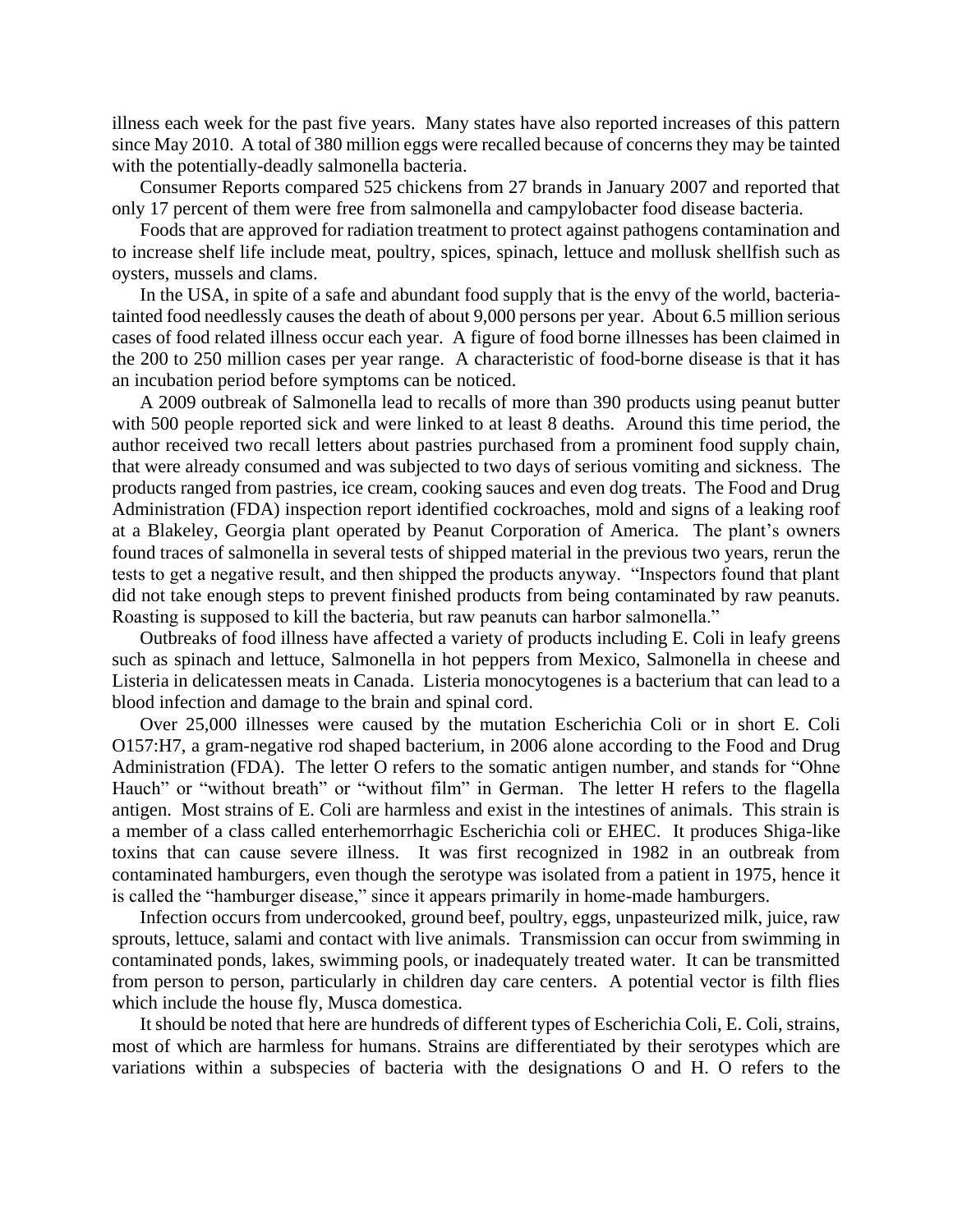lipopolysaccharides, a type of sugar-fat molecule, found on the outer surface of the bacteria. H stands for the type of flagella, which are the hairs that the bacterium uses to move. The E. coli bacteria are designated as enterohemorrhagic when they cause the occurrence of bloody diarrhea in humans. This is caused by some subtypes which produce Shiga toxins.

- In 2006, an unprecedented array of product recalls occurred:
- a) E. Coli O157:H7 in bagged spinach sickened 200 people in 26 states.
- b) Salmonella in tomatoes took a toll on 183 people in 21 states,
- c) E. Coli O157:H7 in shredded lettuce at the Taco Bell restaurant chain made 152 people sick.
- d) Salmonella turned up in peanut butter, triggering a nationwide recall.

Between 1970 and 2004 Americans ate 25 percent more fruits and vegetables. Since 1993 there occurred 26 outbreaks of E. Coli O157:H7 traced to leafy green vegetables. Sealing in pathogen friendly bags for two to three weeks has replaced consumption within a few days of harvest. Cattle, manure and fresh leafy greens make for a volatile mix. Good agricultural practice requires 30 feet of separation between grazing cattle and leafy greens, but this appears not to be sufficient, suggesting the need for a  $\frac{1}{2}$  mile separation. Fresh produce should not be grown in fields periodically flooded by streams and rivers. Sprinkler irrigation splashes more E. Coli bacteria from soils and water than surface irrigation. Reliance on grain-fed beef in overcrowded feed-lots instead of grass fed beef boosts the production of E. Coli. The risk is not eliminated when meat processors co-mingle both sources of meat.

The USA Department of Agriculture (USDA) oversees 20 percent of the food supply, whilst 80 percent is overseen by the Federal Drug Administration (FDA), including seafood. Thirteen other government agencies govern food safety. With intensified regulation and microbiological tests, Salmonella rates in poultry dropped to 9 percent in 2000, but increased to 16 percent in 2005, despite improved surveillance.

A Government Accounting Office (GAO) report and USA House Agricultural Appropriations Subcommittee raised the issue of the safety of food imports which increased from 100,000 shipments in 1970s to 12 x  $10<sup>6</sup>$  by 2006, with 1/3 of them from China as seafood, fruits and vegetables. Melamine added as a protein additive to wheat gluten and fed to hogs and poultry and used in pet food was a big concern in 2007. More than ½ of the seafood, such as farm raised shrimp, imported into the USA is from countries lacking infrastructure for effective refrigeration, transportation and sanitation.

Irradiation is the most effective method capable of eliminating the deadly new mutation known as E. Coli 0157:H7 bacteria in raw meat. It can also significantly reduce levels of other pathogens, including Listeria, Salmonella, Shigella, Campylobacter and others.

While there is no single technique to cure all food problems, irradiation is accepted as both safe and effective. It has been approved for raw beef, pork and lamb as well as poultry and other food products.

In the USA, the regulatory agencies involved in food irradiation are the USA Department of Agriculture (USDA) and the Food and Drug Administration (FDA). Irradiated foods are to be labeled by the international symbol of irradiation, known as the Radura shown in Fig. 1, and a statement that they were irradiated. The symbol is colored green on a white background, and includes two leaves resting on a semicircle, with a green dot above it beneath a broken-lined semicircle.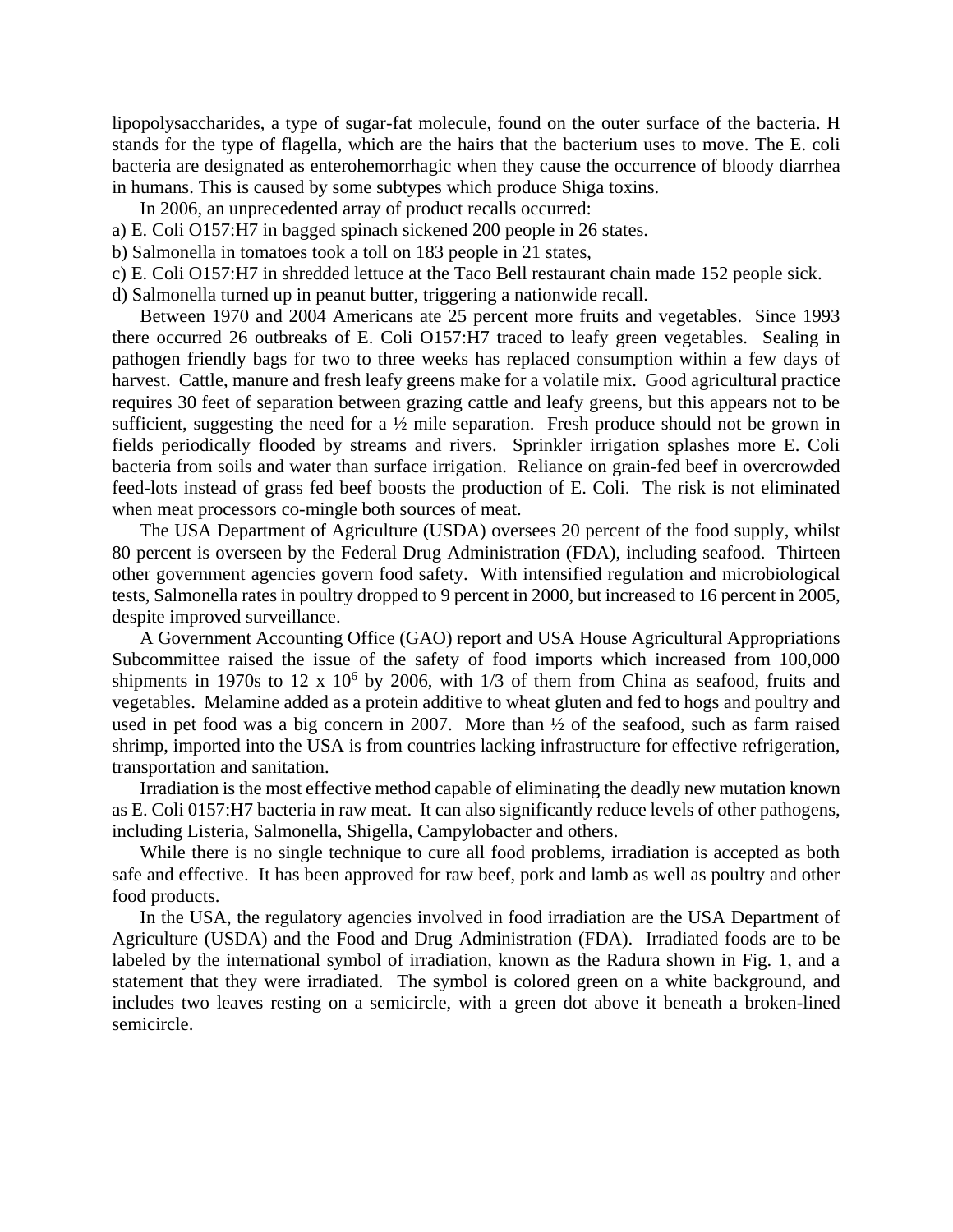

and Quality

Figure 1. The International Radura symbol for food irradiation.

# **2.3 ECONOMIC COST OF FOOD BORNE DISEASE**

The USDA Economic Research Service estimates that diseases caused by the five major bacterial pathogens cost at least \$6.9 billion in 2000 dollars per year as medical costs and productivity losses.

This is caused by a shift in the USA to ready-to-eat foods, increased imports, and more meals consumed away from home by American consumers.

|  |  | Table 1. Economical cost of food borne illness in the USA. Source: USDA Economic Research |  |  |  |
|--|--|-------------------------------------------------------------------------------------------|--|--|--|
|  |  | Service.                                                                                  |  |  |  |

| Bacterial pathogen     | Cost<br>$(2000, 10^9$ dollars) |  |  |
|------------------------|--------------------------------|--|--|
| Campylobacter spp.     | 1.2                            |  |  |
| Salmonella             | 2.4                            |  |  |
| E. Coli O157:H7        | 0.7                            |  |  |
| E. Coli non O157:H7    | 0.3                            |  |  |
| Listeria monocytogenes | 23                             |  |  |

## **2.4 CHICKEN MEAT CONTAMINATION [15]**

The USA Department of Agriculture's (USDA) National Antimicrobial Resistance Monitoring System tests samples of raw chicken from shops for bacteria. It found a significant amount of the bacteria campylobacter, the most common cause of food poisoning, in 30 percent of chicken carcasses, 26 percent of chicken parts and 58 percent of "mechanically separated" chicken, which is used to make chicken nuggets. These chicken products contained more than 400 units of bacteria per gram.

In the UK, the government's Food Standards Agency found 54 percent of chickens examined during a survey period from August 2016 to July 2017 had any of the bacteria at all but only 6 percent had more than 1,000 units of the bacteria per gram of meat. It found 20 percent of chickens had between 100 and 1,000 units of bacteria per gram of meat.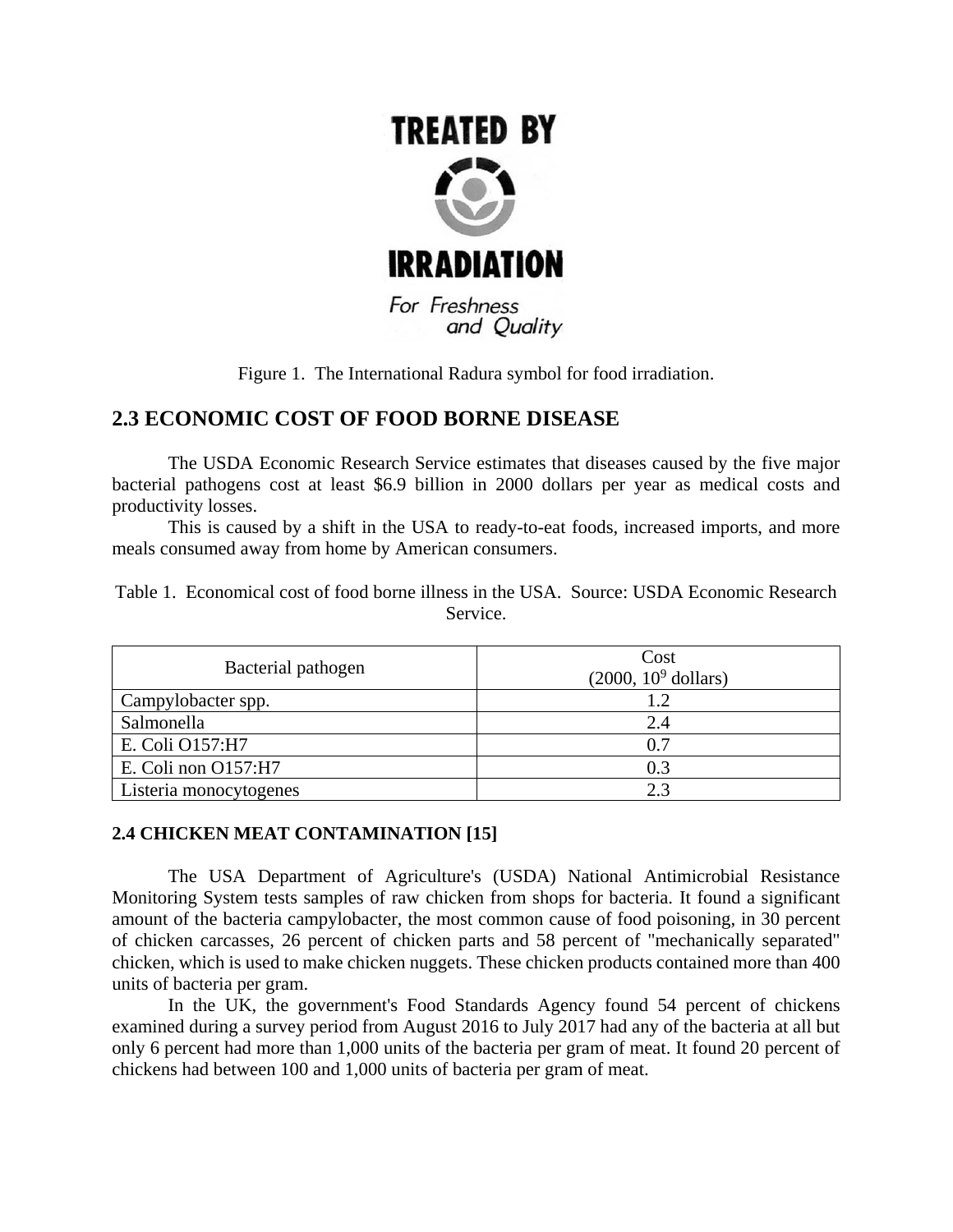The USA's Centre for Disease Control says there are about 1.3 million illnesses from campylobacter and 1.2 million illnesses from salmonella a year, affecting about 0.4 percent of the population. It is based on information from infection surveillance centers in 10 states. That sample is used to give an estimate for the whole country.

The average American consumed 42 kg of chicken in 2018, according to data from the National Chicken Council. Across the UK in 2017, there were 63,946 confirmed cases of infection from campylobacter and 10,089 infections from salmonella, equating to 0.1 percent and 0.02 percent of the population respectively.

The death rate from salmonella in the USA is far higher than in the UK, where fatalities are rare. In the USA, the CDC estimates there are 450 deaths from salmonella per year. Not all food poisoning is from meat, though, although poultry is the most common cause. Not all food poisoning is down to the production process. Some bacteria will generally be left on the skin of a chicken so the care with which it is handled and cooked are important.

### **2.5 ESCHERICHIA COLI INFECTIONS**

In September of 2006, tainted bagged organic baby spinach and salad greens grown in the packing plants of Salinas and King City in the Salinas Valley, California raised concerns about the safety of the USA food supply. This originated in writer John Steinbeck's country reminiscent of the farming themes of "Grapes of Wrath" and "Cannery Row" stories. An unusually violent outbreak of the Escherichia Coli O157:H7 strain killed three persons including an infant and an elderly person, and sickened 171 people in 25 states with 92 requiring hospitalization, including 23 who had developed hemolytic uremic syndrome, a serious kidney disease.

Escherichia Coli is a common ordinarily harmless bacterium occurring in the feces of humans as well as livestock. However, certain strains can cause abdominal cramps, fever, bloody diarrhea, kidney failure, blindness, paralysis, and can cause death. Symptoms usually show up 3-4 days after a person eats contaminated food, although in some cases it can be as long as 8 days. Most E. Coli infections are associated with undercooked meat. The bacteria also can be found on sprouts or leafy vegetables such as spinach. A possible mechanism for the outbreak is the presence of E. Coli bacteria in cow and chicken manure used as fertilizers. In some other countries, human sewage is used as a fertilizer. The bacteria can spread to crops from flooding, in wind-carried dust or from domestic and wild bird droppings as well as from unsanitary working conditions in the packing plants. The bacteria can be passed from person to person and by food service personnel if they do not thoroughly wash their hands after going to the bathroom. It has turned out in hamburgers, tacos, alfalfa sprouts, apple juice, raw milk, spinach and lettuce. It has also shown up in country fairs foods.

Escherichia Coli is normally found in the digestive tracts of humans and warm blooded animals, but the rare and toxic strain, E. Coli O157:H7, damages the intestinal lining, leading to internal bleeding and kidney failure and can be fatal.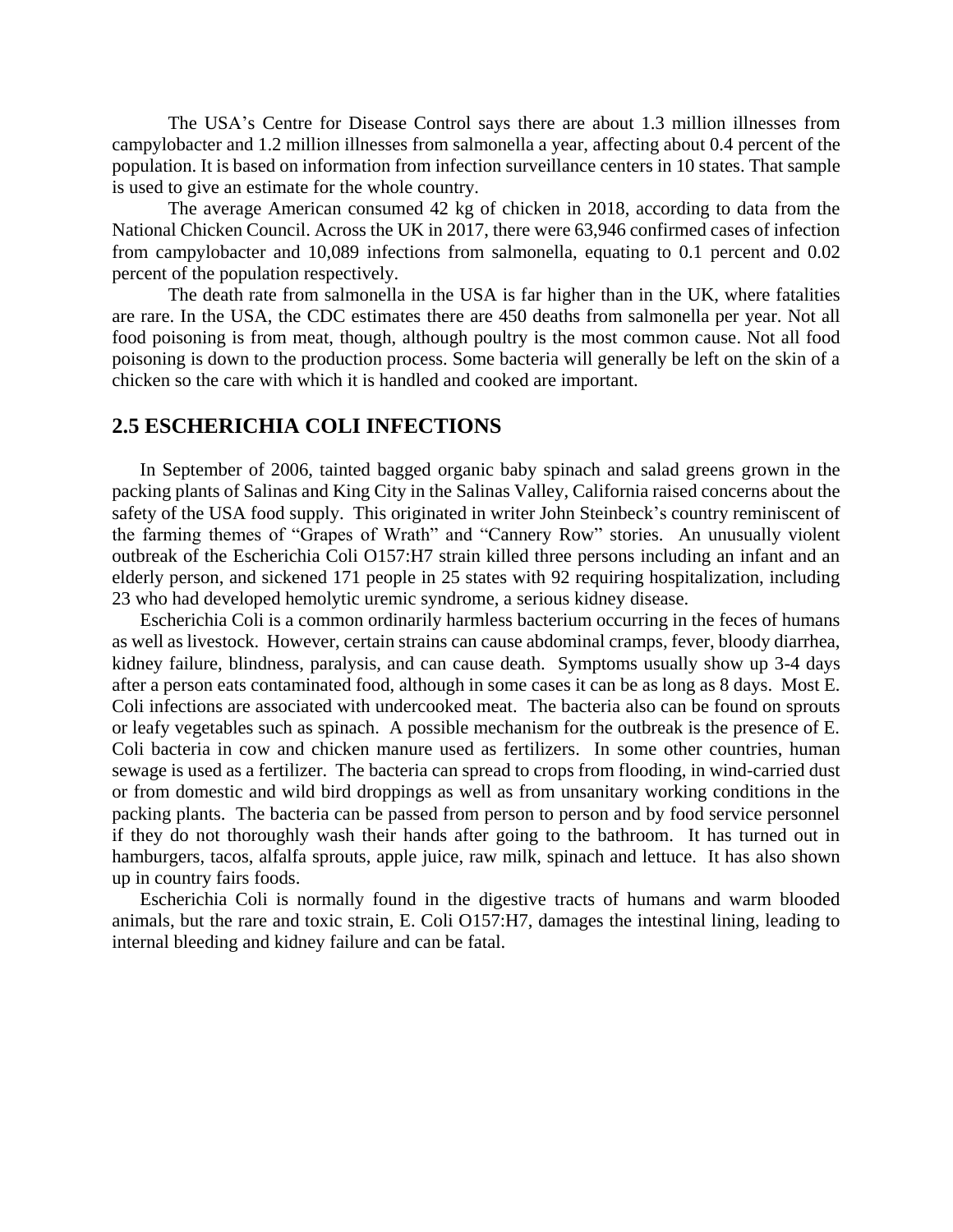

Figure 2. E. Coli O157:H7 bacterium magnified 10,961 times. Center for Disease Control and Prevention photographs.

At the same time an E. Coli outbreak traced back to organic raw milk appeared in California. Such products have grown in popularity with the organic and natural-foods movement under the belief that raw dairy products have more nutrients and beneficial bacteria. The Center for Disease Control (CDC) and Prevention recommends avoiding unpasteurized milk.

According to the Center for Disease Control and Prevention, the dangerous E. coli strain O157:H7 infects about 73,000 Americans per year and causes the death of 61 people.

## **E. COLI O121 IN FLOUR**

The Federal Drug Administration (FDA) updated its guidelines following an investigation into an E. coli outbreak in the USA in 2016 where flour was found to be the cause. Cooking the flour kills any bacteria that can cause infections.

In 2016, dozens of people across the USA were made sick by a strain of bacteria called Shiga toxin-producing E. coli O121 that was linked to flour. A mill in Kansas City, Missouri, was found to be the probable source of the outbreak and ten million pounds of flour were recalled. Previously there have been warnings about eating raw dough and cake mixture due to the presence of raw eggs that can pose a risk of salmonella.

Flour is derived from a grain that comes directly from the field and typically is not treated to kill bacteria. Bacteria from animal waste in the field could contaminate the grain, which is then harvested and milled into flour. E. coli O121 can cause abdominal cramps and diarrhea (often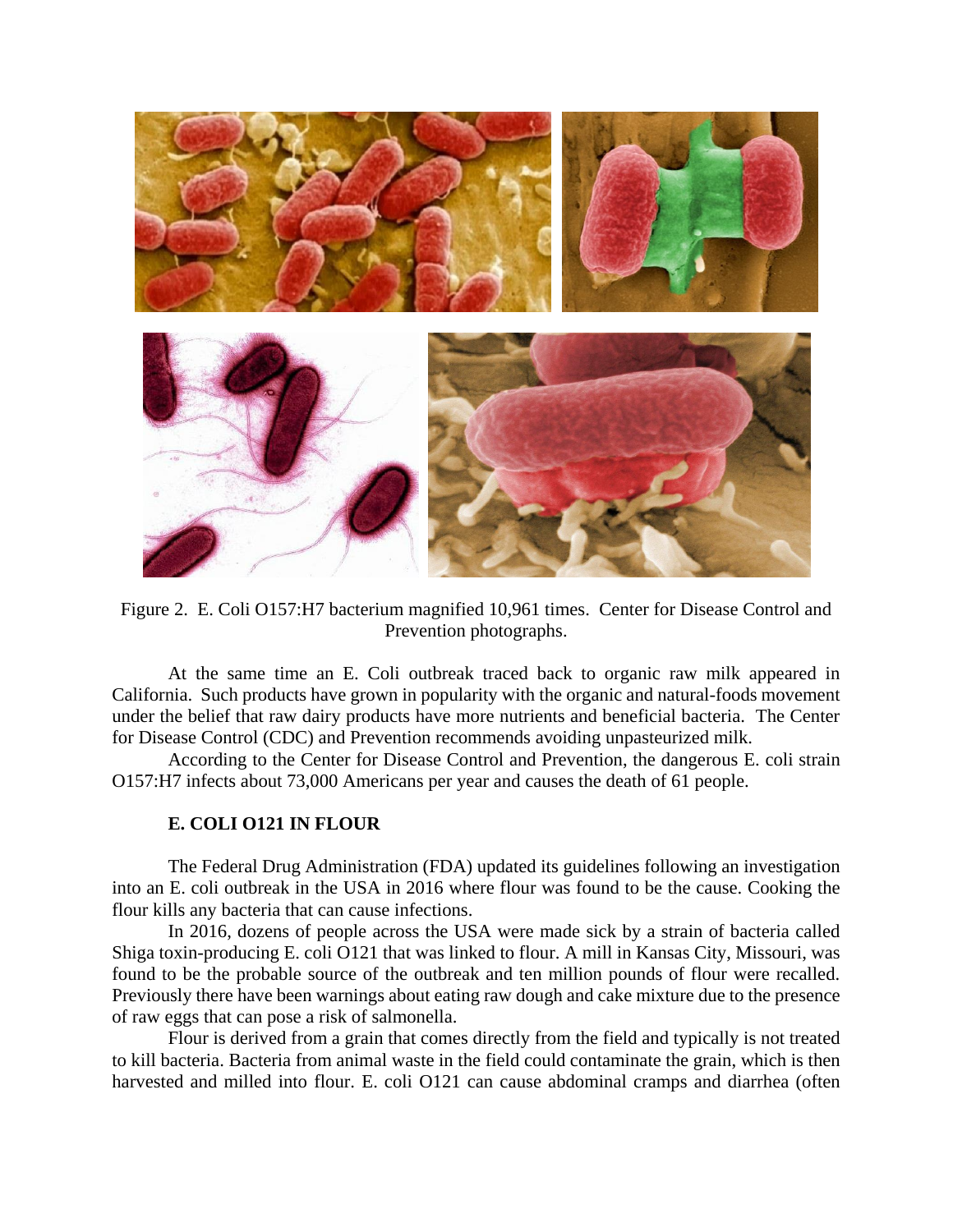bloody) but most people recover within a week. In rare cases it can cause a type of kidney failure called hemolytic uremic syndrome. Young and elderly people and those with weakened immune systems are most at risk of complications.

The FDA says we should not eat or taste any raw biscuit dough, cake mix, batter, or any other raw dough or batter product that is supposed to be cooked or baked. They advise carefully washing hands, work surfaces and utensils thoroughly after contact with flour and raw dough products. When baking with children watch out for flour spreading easily. Do not give play dough made with raw flour to children. In the USA, restaurants and retailers have been warned not to serve raw dough to customers or provide raw dough for children to play with. Keep raw foods separate from other foods while preparing them to prevent any contamination that may be present from spreading. They recommend following package directions for cooking products containing flour at proper temperatures and for specified times. Follow label directions to chill products containing raw dough promptly after purchase until you bake them.

#### **ANTIBIOTIC RESISTANT E.COLI ST131**

People not washing their hands after going to the toilet, rather than undercooked meat, is behind the spread of a key strain of E. coli. Experts looked at thousands of blood, fecal and food samples. They found human-to-human transmission was responsible from one person reaching the mouth of another.

Antibiotic-resistant E. Coli is increasingly common. Strains which have 'Extended Spectrum Beta-Lactamases (ESBLs); enzymes that destroy penicillin and another antibiotic, cephalosporin - are causing particular concern.

In a study, published in the Lancet medical journal on the UK, a team analyzed 20,000 human fecal samples and 300 blood samples plus hundreds of sewage samples, animal slurry and meats including beef, pork and chicken - as well fruit and salad. One strain - ST131 - was seen in the majority of human samples from all three sources. It is found in the gut but can, usually via urinary tract infections, cause serious infections. The strains found in meat, cattle and animal slurry were mostly different. There is little crossover between strains from humans, chickens and cattle. The likeliest route of transmission for ESBL-E. Coli is directly from human to human, with fecal particles from one person reaching the mouth of another. In the case of ESBL-E. Coli it is much more important to wash your hands after going to the toilet. It is particularly important to have good hygiene in care homes, as most of the severe E. coli infections occur among the elderly, and people may need help going to the toilet.

To limit serious, antibiotic resistant E. coli bloodstream infections, we must focus on thorough hand-washing and good infection control, as well as the effective management of urinary tract infections.

#### **2.6 SALMONELLA INFECTIONS**

Every year about 40,000 Americans get sick and 600 die from being infected with food borne Salmonella of various types. Approximately 2,500 Salmonella serotypes can cause Salmonellosis, an illness characterized by diarrhea, fever, and abdominal cramps, typically 12-72 hours after infection.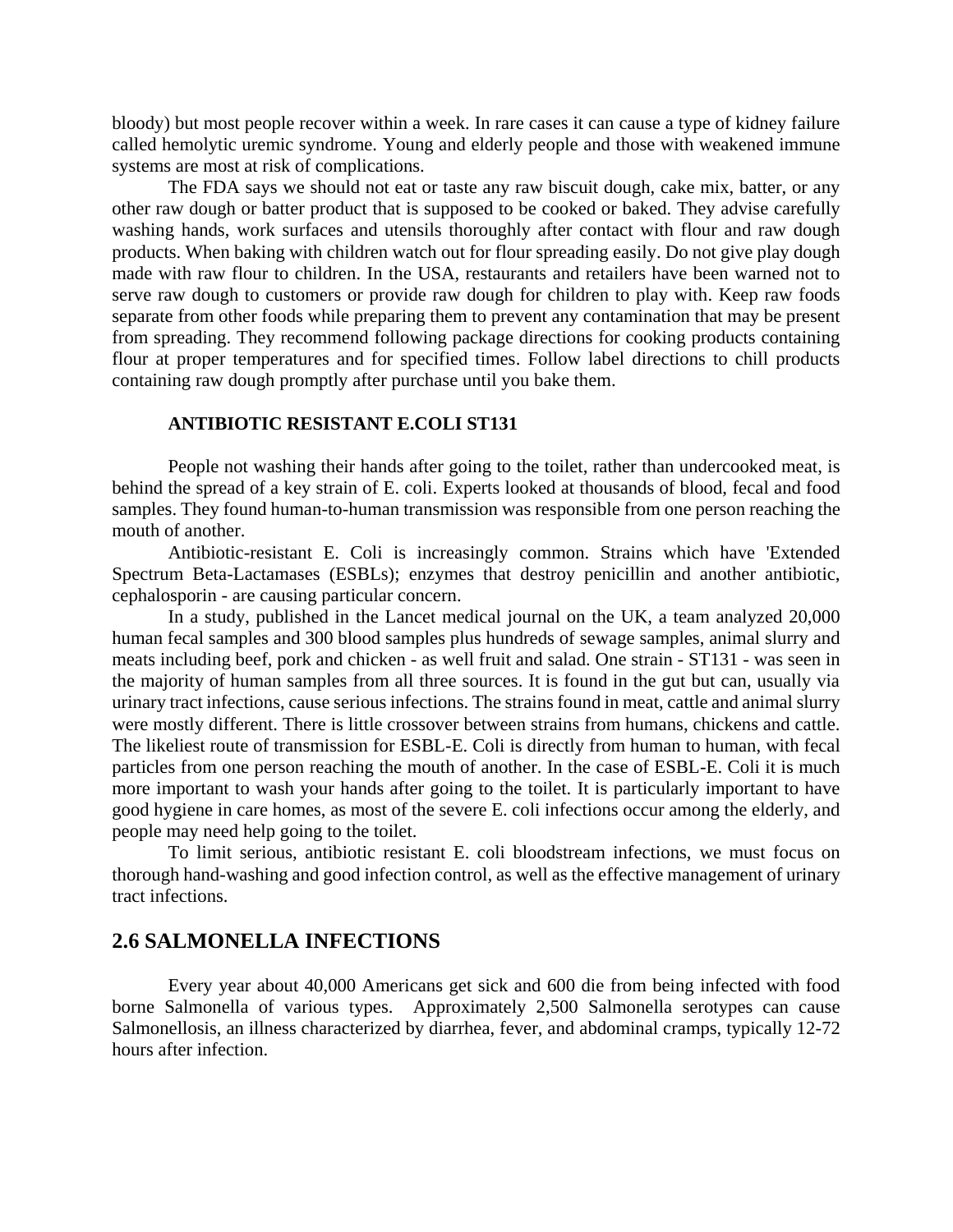In February of 2007 the Food and Drug Administration (FDA) warned USA consumers not to eat jars of peanut butter because they could be contaminated with a particular strain of the food borne bacteria known as Salmonella Tennessee. An investigation reported cases of food related infections in 39 states that were traced to eating peanut butter. The people affected were residents of New York, Pennsylvania, Virginia, Tennessee and Missouri. No deaths were reported, although 20 percent of those affected had to be admitted to hospitals for treatment with symptoms of Salmonella including fever, stomach ache and diarrhea.

In November 2006, public health officials at the Center for Disease Control (CDC) and state health departments detected a substantial increase in the reported incidence of isolates of Salmonella serotype Tennessee. In a multistate case control study conducted during February 5- 13, 2007, illness was strongly associated with consumption of either of two brands: Peter Pan or Great Value, of peanut butter produced at the same plant. Based on these findings, the plant ceased production and recalled both products on February 14, 2007. The outbreak strain of Salmonella Tennessee subsequently was isolated from several opened and unopened jars of peanut butter and from two environmental samples obtained from the plant. As of May 22, 2007, a total of 628 persons infected with an outbreak strain of Salmonella serotype Tennessee had been reported from 47 states since August 1, 2006.

Symptoms of infection included diarrhea (72 percent), abdominal cramps (65 percent), fever (43 percent), and dysuria (45 percent). Symptom onset dates were known for 481 of 628 patients and ranged from August 1, 2006 to April 23, 2007. Twenty percent of patients were hospitalized; no deaths were attributed to the infection.



Figure 3. Salmonella Tiphymurium, tem-spl bacterium. Source: CDC.

Peanuts can become contaminated with salmonellae during growth, harvest, or storage; and the organisms are able to survive high temperatures in a high fat, low water activity environment. Peanut butter provides such an environment, and although it typically undergoes heat treatment to temperatures >158 °F (>70 °C), such heating might not always eliminate salmonellae*.* In addition, after heat treatment, peanut butter that is being processed might be contaminated by salmonellae that are introduced into the production environment on raw peanuts or another source such as animals in the production plant, salmonellae brought into the plant on containers or humans from the outside environment, or other ingredients used to make peanut butter.

This outbreak demonstrated the potential for widespread illness from a broadly distributed contaminated product, one that has not been previously implicated in a food borne illness outbreak in the USA. In addition, the outbreak demonstrated that processed food can become contaminated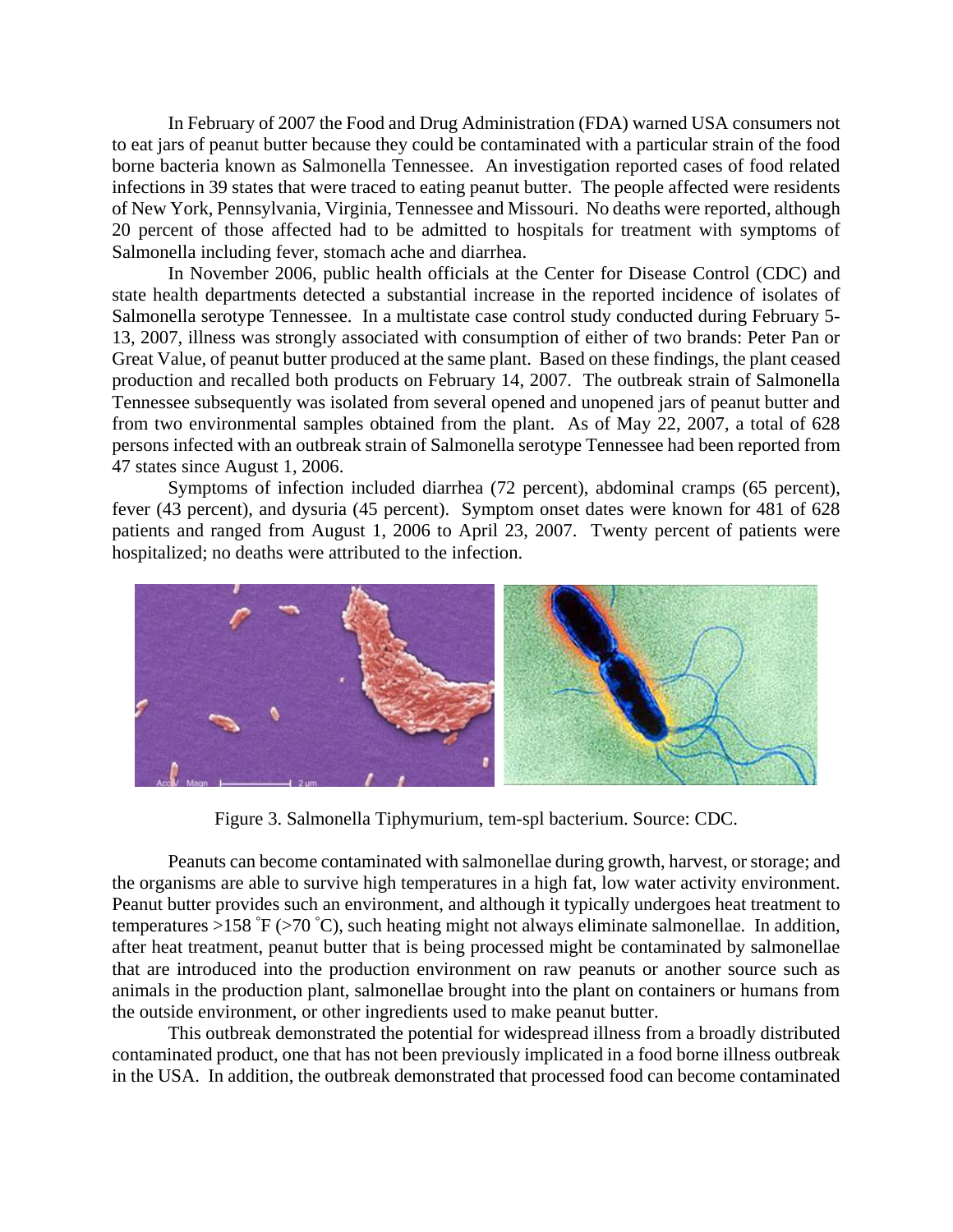even when the production process includes a heat treatment step, underscoring the need for effective preventive controls in food processing plants to prevent contamination and the desirability of using irradiation.

Salmonella is not normally life threatening in healthy people, but it can be very serious for anyone with a compromised immune system, such as someone who is elderly and frail, or already ill with a serious infection, or very underweight. The species of Salmonella that causes food borne illnesses has many different serological varieties or serovars, each of which is classified according to the type of reaction that it causes in the body, or more specifically, the type of surface antigens infected cells produce to help the immune system fight the infection.

Salmonella Tennessee belongs to the serogroup C1. It is a rare strain of Salmonella and has some unexpected properties, such as its ability to ferment lactose as well as sucrose. Nowadays Salmonella serovars are identified using DNA fingerprinting, but in earlier times detection of this strain was often missed because scientists were not expecting to find a Salmonella strain that could ferment lactose. The USA is the world's largest peanut butter supplier and consumer with Alabama, Florida and Georgia growing 60 percent of the peanuts used in peanut butter.

### **2.7 LISTERIA INFECTIONS**

Sixteen people died and dozens became seriously ill across the USA by an [outbreak of](http://www.guardian.co.uk/world/2011/sep/29/listeria-outbreak-us-cantaloupe-melons)  [listeria in cantaloupe melons](http://www.guardian.co.uk/world/2011/sep/29/listeria-outbreak-us-cantaloupe-melons) in September 2011. Listeria, or listeriosis, occurs when people are infected with the listeria monocytogenes bacterium. While rarer than food-poisoning pathogens such as salmonella and E coli, listeria outbreaks are generally more serious. In the USA around 260 people die a year on average from it, [according to the Centre for Disease Control and](http://www.cdc.gov/listeria/definition.html)  [Prevention.](http://www.cdc.gov/listeria/definition.html) In the UK, the [Health Protection Agency recorded 156 cases in](http://www.hpa.org.uk/Topics/InfectiousDiseases/InfectionsAZ/Listeria/EpidemiologicalData/listeCaseReports19832010/) 2010.

In humans it is usually transmitted by contaminated food. Outbreaks generally involve uncooked meat or vegetables, or milk or cheese which have not been pasteurized. It can affect cooked and processed foods if the bacterium is present in a factory and enters later, for example during the packaging process. Listeria is hardy and can remain in a kitchen or factory for long periods, and can even grow at refrigerator temperatures.

For healthy adults listeria is generally not a significant risk causing mild flu-like symptoms or stomach problems. It is significantly more dangerous for those with weakened immune systems, such as older people, the very young, or those with cancer, diabetes, Aids or other significant illnesses. Pregnant women are particularly susceptible, being 20 times more likely than other healthy adults to get listeria. While the effect on them may be mild it can cause miscarriage, stillbirth or a serious infection for a new baby. This is why pregnant women are urged not to eat high-risk foods such as liver patés and soft cheeses.

Serious infections generally cause serious gastrointestinal and flu-like symptoms, often with muscle ache and a stiff neck, or sometimes confusion and loss of balance. This can then lead to a meningitis-like inflammation around the brain or septicaemia. Listeria is generally treated with antibiotics, which need to be administered quickly in serious cases.

Meats should be thoroughly cooked, and raw fruit and vegetables washed. Uncooked meat should be stored separately, and products containing unpasteurized milk avoided. A key element is good kitchen hygiene, both keeping hands and equipment clean, and consuming refrigerated leftovers within a few days.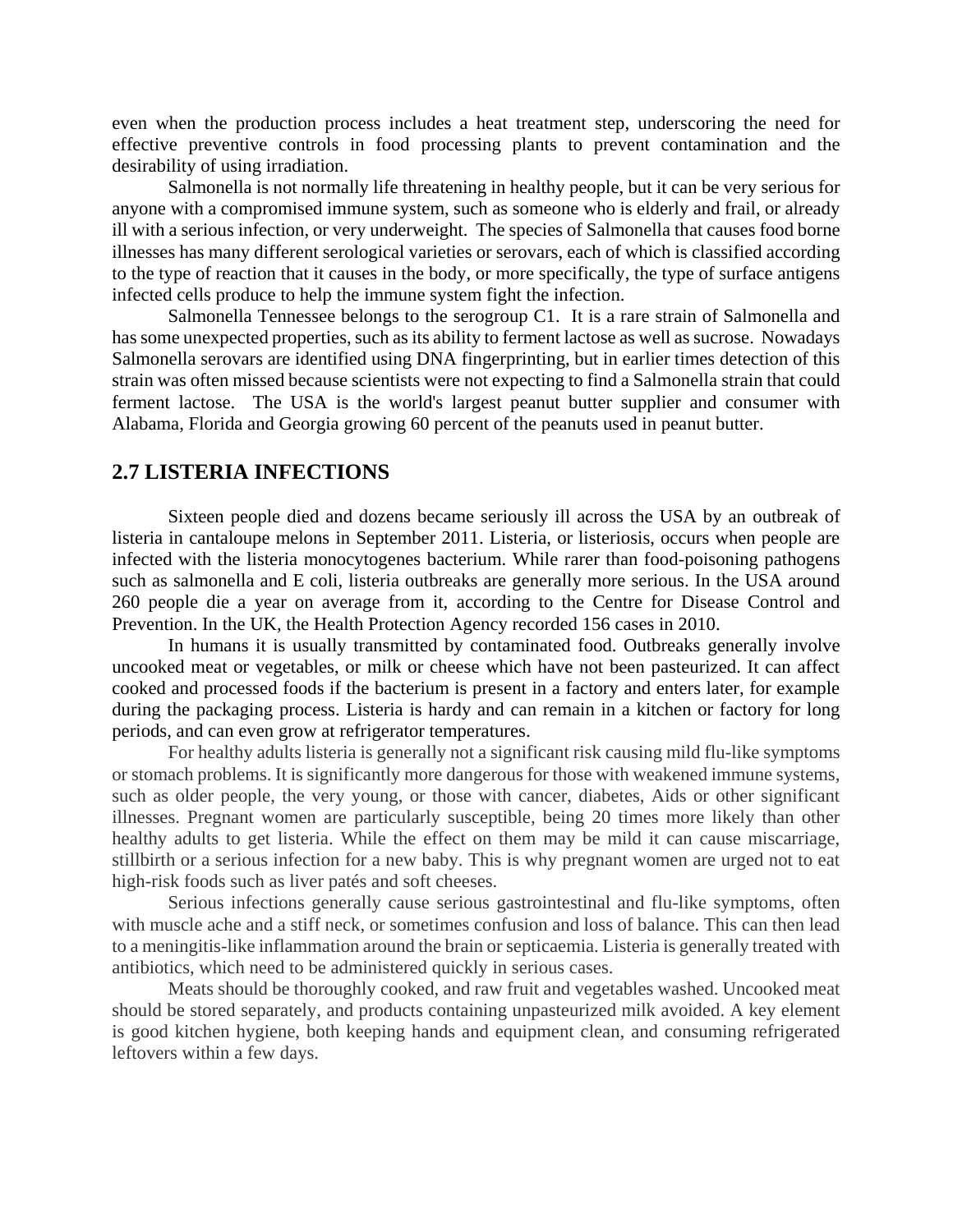## **2.8 FOOD SPOILAGE AND POISONING**

Food spoils because of complex physical, chemical and biological deterioration as well as through the activities of microorganisms and insects. It is obvious that for best nutrition, foods should be eaten as close to the time of harvest as possible. Once a plant or animal is dead, decomposition immediately begins, and its nutrients content is decreased. Living tissue ultimately decays to carbon dioxide, minerals, water and ammonia from which its organic molecules are composed.

As food is bruised in picking, microorganisms invade it. Molds and yeasts find a fertile ground in sugars converting them into alcohol through fermentation. Fruit flies are attracted to the alcohol, carrying vinegar bacteria, which burn up the alcohol. These processes demolish the structure of the food and spoil it.

Cases of food poisoning arise from intestinal infections caused by bacteria. Table 2 shows some of the bacterial agents causing food poisoning together with their sources, incubation period, and disease symptoms duration.

| <b>Bacterial Agent</b> | Source                | Duration of | Incubation period |
|------------------------|-----------------------|-------------|-------------------|
|                        |                       | symptoms    |                   |
| Campylobacter          | Undercooked poultry   | $2-10$ days | $2-5$ days        |
| E. Coli 0157:H7        | Undercooked beef.     | $4-7$ days  | $1-3$ days        |
|                        | raw produce, spinach. |             |                   |
| Listeria               | Deli meat, hot dogs,  |             |                   |
| monocytogenes          | unpasteurized dairy   |             |                   |
| Salmonella             | Undercooked eggs, or  | $4-7$ days  | $1-3$ days        |
|                        | poultry, peanut       |             |                   |
|                        | butter.               |             |                   |
| Shigella               | Raw produce, egg      | $4-7$ days  | $1-2$ days        |
|                        | salad                 |             |                   |
| Staphylococcus         | Meat, potato and egg  | $1-2$ days  | 1-6 hours         |
| aureus                 | salad                 |             |                   |
| Yersinia               | Undercooked pork      | 1-3 weeks   | $1-2$ days        |
| enterocolitica         |                       |             |                   |

Table 2. Some bacterial agents causing food poisoning.

The most common food borne disease is caused by Staphylococcus aureus. This bacterium is common on the human skin and in the nose and throat. Infection by this organism begins suddenly, but victims recover after several days. The prevention requires cleanliness, proper cooking and preservation through some food preservation means such as drying, canning, or freezing.

Food poisoning can result from the Salmonella and Shigella bacteria found in eggs, poultry, sheep and cattle feces, insects, and the intestines of humans and animals. Their effect is felt 12 to 24 hours after the food is ingested. These are not serious illnesses, and people recover within days.

A toxin formed in foods by the bacterium Clostridium Botulinum causes a rare and most serious form of food sickness. This bacterium lives in soils and is not harmful, except when it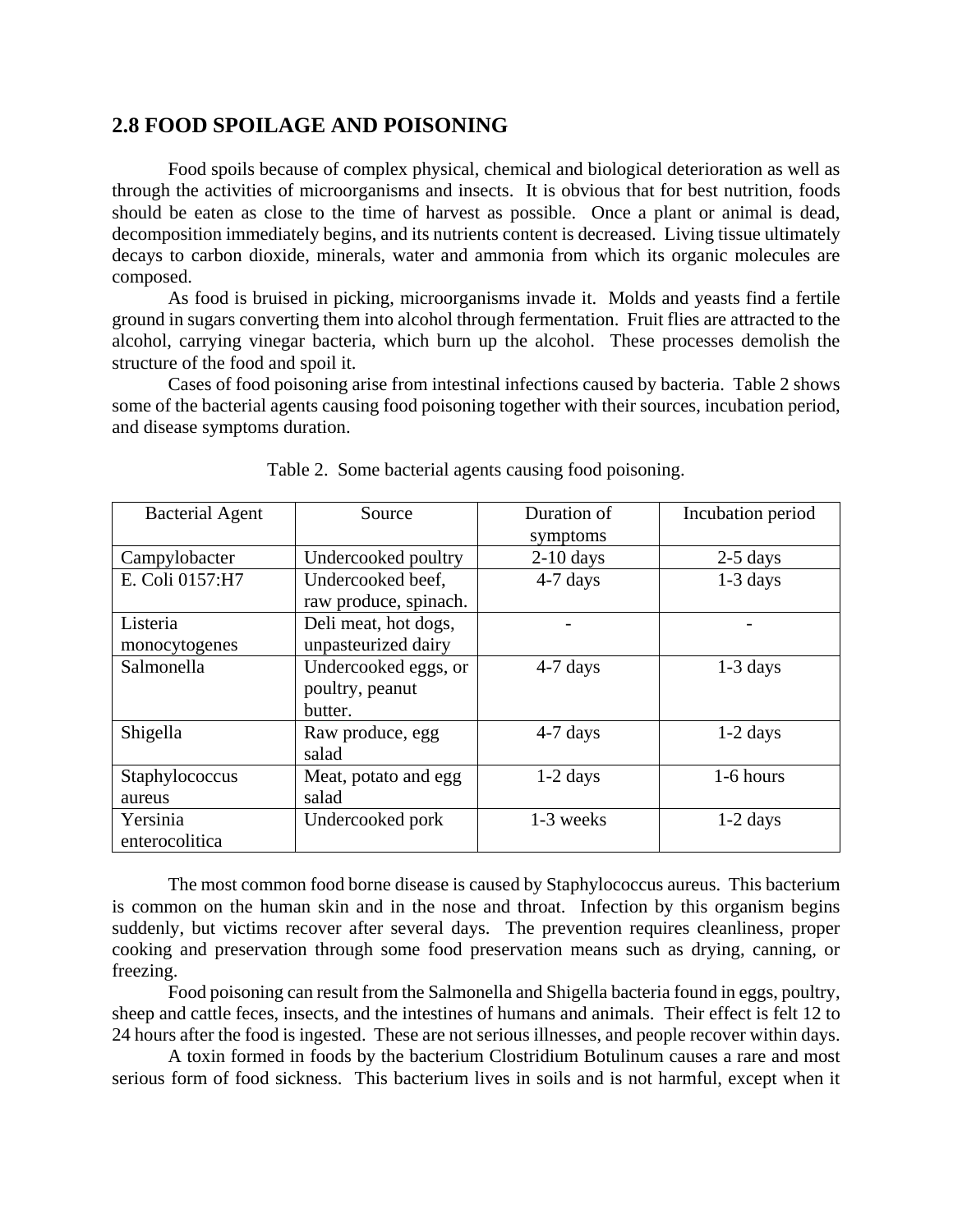multiplies under anaerobic (without air) conditions in foods. The only known treatment for botulism is to use an antitoxin, with death resulting if the disease is not diagnosed soon enough, and the antitoxin administered. This is more common in home canned foods than in commercial foods.

Lately, a new mutation or variant of the E. Coli bacteria has caused numerous deaths as a result of the contamination of meat production by intestinal feces during the slaughtering process: the deadly E. Coli 0157:H7 strain. Irradiation is the most effective means to eliminate it.

A new infective agent: prions is thought as the cause of mad cow disease or Bovine Spongiform Encephalopathy (BSE) which is similar to the Creutzfeld Jacob Syndrome in humans. With symptoms resembling Alzheimer's disease, it destroys the brain cells of the victims turning them into a spongy structure. This unfortunately cannot be affected by radiation since it is primarily caused by a protein, and the only way for prevention is to avoid the use of any contaminated foods.

Pork meat is particularly hazardous. A parasite Trichinella spiralis (Trichinea) is often found in pork products. The larvae of the parasite, Trichinea, are destroyed by cooking, by radiation, or by keeping the meat below freezing for over 20 days. This can lead to serious sickness, even though it is common. This is the origin of the avoidance of pork products by the ancient Egyptians; a smart tradition that was continued by the Jewish and Islamic faiths.

According to the Center for Disease Control (CDC), cysticercosis caused by brain worms is the latest border disease in South Texas. This is an infection caused by the pork tapeworm, Taenia solium. Infection occurs when the tapeworm larvae are ingested from contaminated pork meat that is not irradiated or fully cooked. They pass through the intestinal tract wall and enter the body to form cysticerci or cysts. The cysts migrate through the body resulting in symptoms that vary depending on whether they lodge in the muscles, the eyes, the brain or spinal cord.

## **2.9 IRRADIATION TECHNOLOGY STATUS**

More than 35 countries worldwide allow the irradiation of food. In the USA, in addition to raw beef, pork and lamb, spices, wheat, flour, potatoes, pork, poultry, fruits, and vegetables, have been irradiated. Irradiation was approved to control Trichinea in pork in 1990, Salmonella in chickens in 1994, and E. coli in raw meat in 1999.

In Canada, irradiation is used to prepare meals for hospital patients. Cancer patients in particular cannot tolerate a dose of E. coli 0157:H7. French food processors also use irradiation.

The World Health Organization (WHO) designated food irradiation as a perfectly sound food preservation technology that is needed in a world where food borne diseases are on the increase, and where in between 1/4 to 1/3 of the global food supply is lost post-harvest.

The USA National Food Processors Association accepts it as a greater degree of protection for all consumers, especially the most vulnerable: young children, the elderly and the immune system compromised. The American Medical Association (AMA) is on record as supporting food irradiation.

Since the 1960s, the National Aeronautics and Space Administration (NASA) included irradiated foods on the menus of its space flights. These foods were found to be as nutritious as non-irradiated foods. In addition, these foods pose no risk of food borne illness to the astronauts, since irradiated foods are free of harmful bacteria.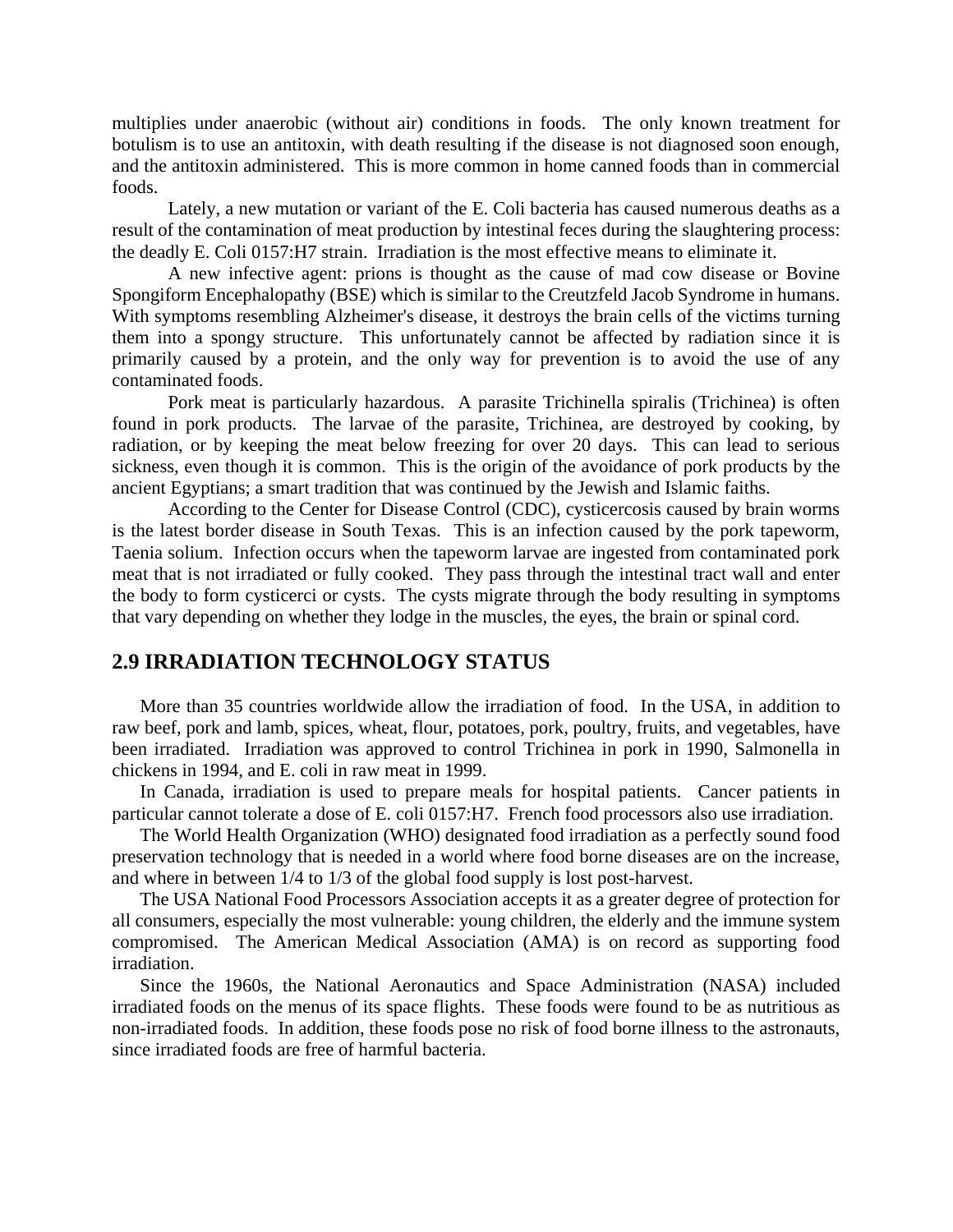#### **2.10 IRRADIATION FACILITIES**

There exits many commercial irradiation facilities in the USA. Isomedix, an irradiation company in Whippany, New Jersey, operates 14 irradiation plants in the USA, Canada, and Puerto Rico. These facilities primarily sterilize disposable medical products such as disposable syringes, gauze, plastic tubing and gowns, and a broad range of consumer products including baby-care products.

Two other commercial companies operate in the USA. SteriGenics International in Tustin, California, and Food Technology Service Inc. (FTSI) in Mulberry, Florida, both irradiate food in the USA.

SteriGenics started in 1986 irradiating dry-food items such as pepper, onion powder, and dehydrated vegetable powder. About 50 million pounds of spices are irradiated each year.

Two methods are used to irradiate food products.

#### **GAMMA RAY IRRADIATION:**

This method uses sources of gamma rays such as the isotopes Cesium<sup>137</sup> or Cobalt<sup>60</sup>. Gamma rays can penetrate the food product to a great depth exposing the pathogens in deep layers of the irradiated product. Gamma irradiation machines can irradiate whole pallets of food products. Such a machine has a large capacity but operates at low speed. The process is better than any means of pasteurization currently available, even though it is not 100 percent effective.

The radiation source is normally Cobalt $^{60}$  pencils installed on either side of an 8 by 16 foot stainless steel rack. The pencils are stainless steel tubes containing two zirconium alloy tubes that encapsulate nickel-coated pellets of Cobalt<sup>60</sup>.

The isotope Cesium<sup>137</sup> can also be used. Like  $Co^{60}$  it has been used as a gamma ray source in medical applications. A medical radiation source was discarded and found its way for recycling at a junkyard in Brazil. Upon dismantling it in September 18, 1987, from an abandoned cancer therapy device, the workers were fascinated by the glowing bluish stone inside it and were completely unaware of its hazard. They distributed pieces to friends, relatives and neighbors. Hundreds of people were exposed to the radiation and 40 contaminated homes were demolished as a safety measure.

#### **LINEAR ACCELERATOR IRRADIATION:**

A linear particle accelerator is used to create an electron beam, which would kill 99.9 percent of the pathogens in meat. The electron machine is high speed, but low capacity as compared with the gamma ray machine. This device generates a beam of electrons that directly contact the product, or convert the accelerated electrons into x-rays which can penetrate the irradiated product deeper, but are less efficient than the electron beam.

As an example, a Circe-3 irradiator built by Thomson CFE in Saint-Gobin, France, is used experimentally at Iowa State University. This accelerator comprises an electron gun consisting of a cathode and anode that generate electrons, which are pulsed in an accelerating tube. At the same time, radio frequency power is pulsed into the tube by a klystron, forming waves that the electrons follow. A series of alternating magnets in the tube accelerate the electrons to the high energy levels required for irradiation. At the end of the tube, they pass through a Glaser lens that focuses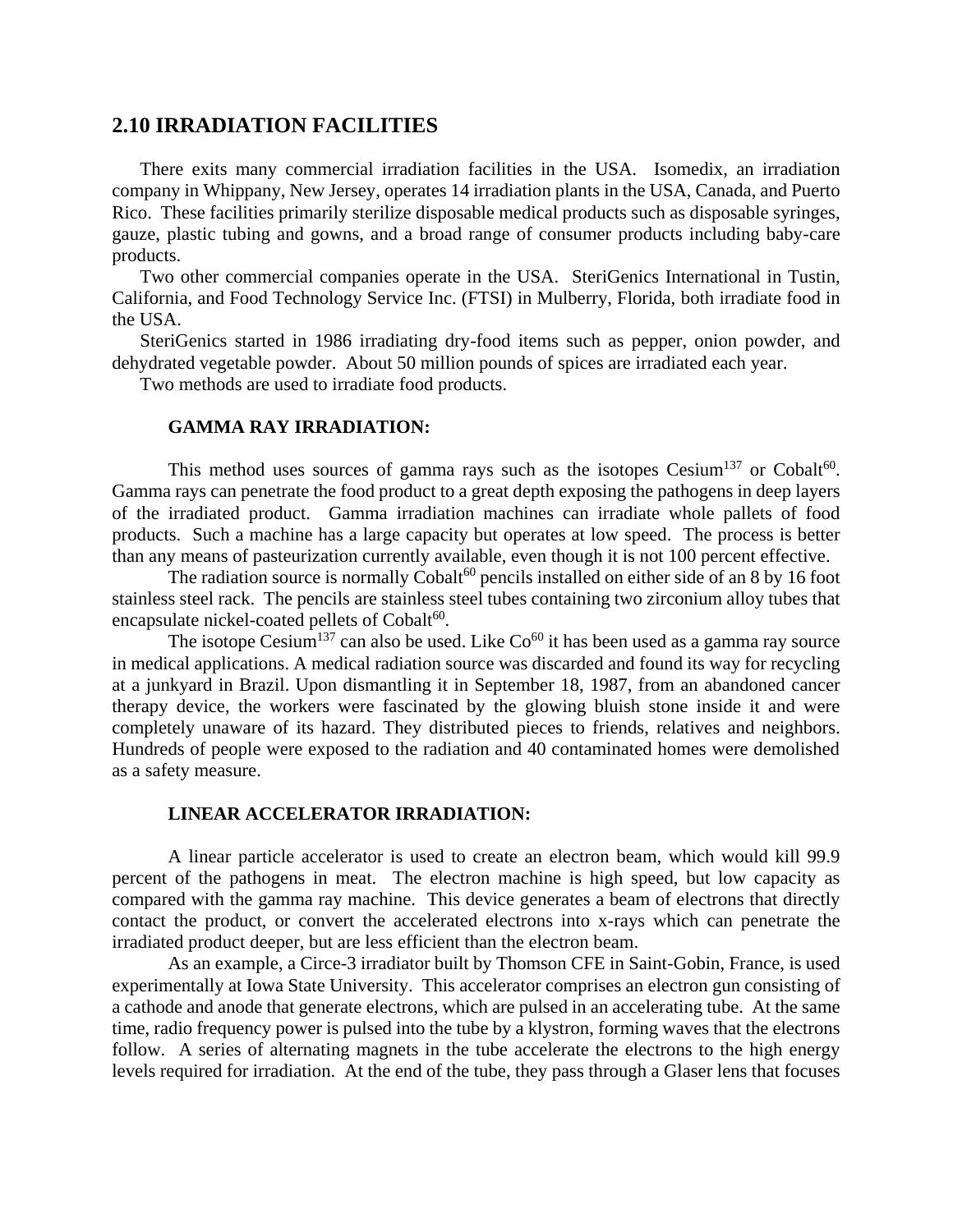them into a beam. The beam is bent by a magnet by 107 degrees, so as to choose only those electrons from a specific energy range. Those filtered electrons pass through a scanning magnet and sweep across the irradiated product surface. Several energy levels can be selected at: 5, 7.5, and 10 MeV. These can penetrate, 3/4, 1, and 1.5 inches on one side, respectively. If both sides are irradiated, the penetration is 1 3/4, 2 1/4 and 3 1/2 inches respectively.

In either approach to irradiation, as shown in Fig. 3, the product, usually already packaged, is loaded onto a conveyor belt and is moved toward an irradiation room, which is a concrete bunker that contains the radioactive source.

The cell walls and ceiling are 6 1/2 foot thick concrete poured around steel rebar to ensure that no cracks can penetrate the walls.

When the product enters the room on the conveyor belt, a technician at the control console pushes a lever and the rack is lifted into the room. Everything entering this room is exposed to the radiation for a predetermined interval of time, usually in the few minutes range, depending on the nature of the product, its density, thickness, and other factors.



Figure 4. A typical Gamma Irradiation Facility.

In the case of gamma irradiation, the radioactive source is lowered into a storage pool containing deionized water as an effective shielding material. The pool is 26 feet deep. Figure 4 shows the design of an irradiator research facility. Figure 5 shows a Cobalt<sup>60</sup> gamma radiation source shielded under water, and Fig. 6 shows the source raised to irradiate a product.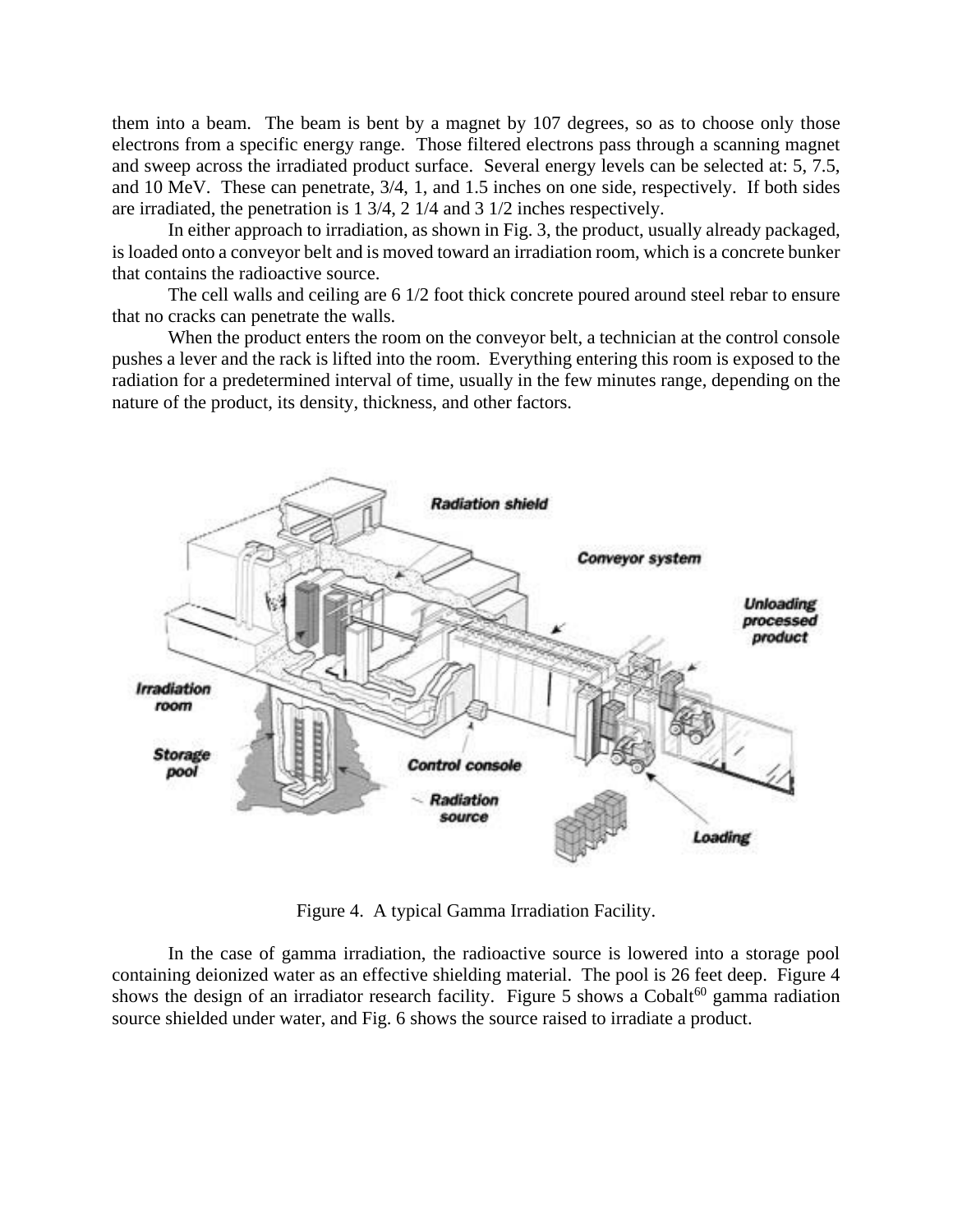After irradiation, the product moves out of the room along a conveyor belt. It can be handled immediately by workers since it does not contain any residual activity, and is loaded onto trucks for shipping.



Figure 5. Water shielded irradiator configuration.



Figure 6. A Cobalt<sup>60</sup> irradiation source under water shielding emitting Cerenkóv radiation.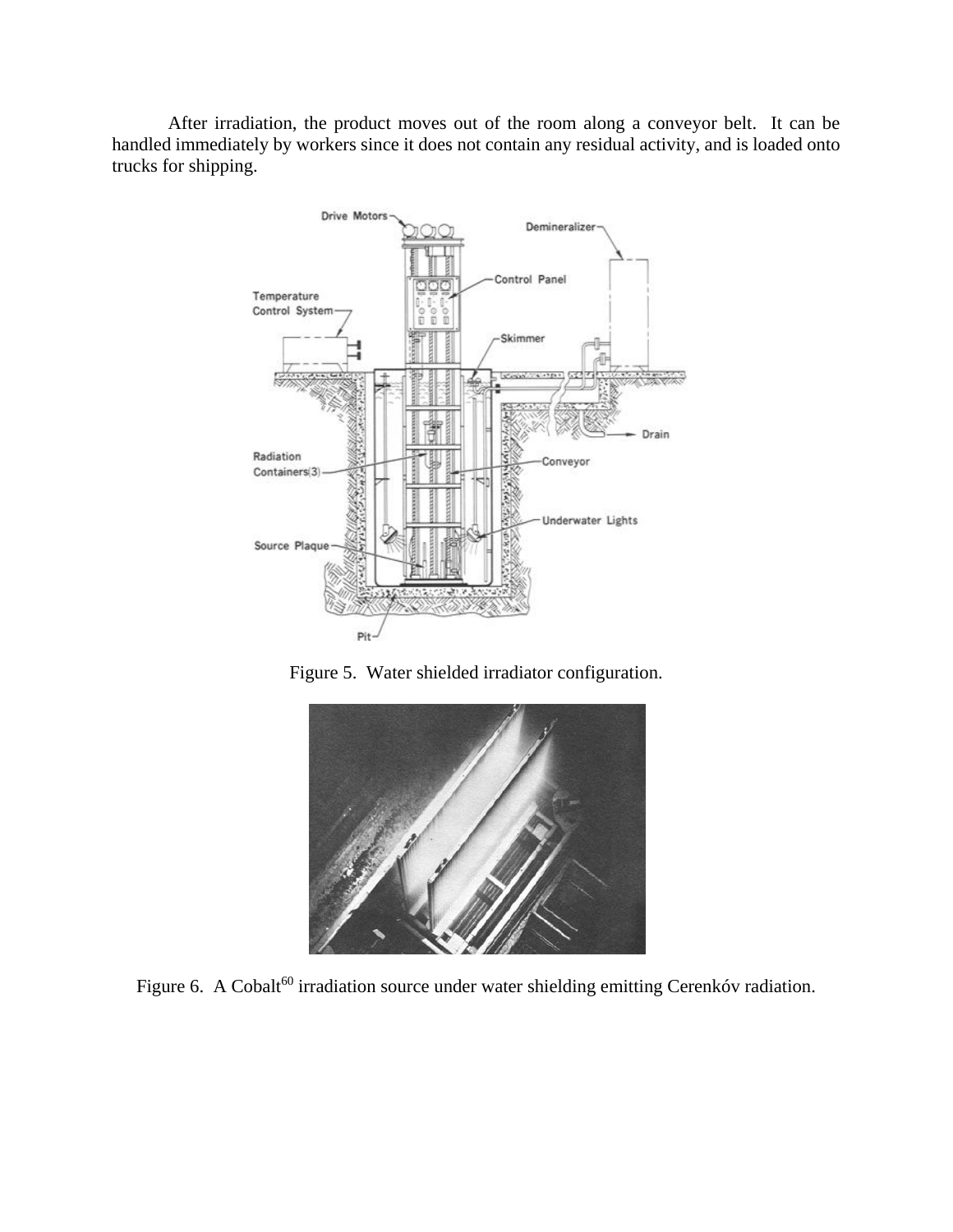

Figure 7. A conveyor rack passes between the raised  $Cobalt^{60}$  rods at the USA Army Natick Labs food irradiator.

# **2.11 ABSORBED DOSE FROM IONIZING RADIATION**

If an atom is bombarded with radiation having sufficient energy to strip the electrons from the atoms away, the neutral atom is converted into a positively charged particle, or ion. Radiation moving through food ionizes some atoms in its path and causes an alteration of vital macro molecules which results in the destruction of bacteria and other microorganisms. The degree of ionization is proportional to the amount of energy deposited per unit mass of the material, or radiation dose.

If ionization occurs in food atoms, they do not become radioactive. With low doses of radiation, there is less loss of vitamins than in canning, freezing, or drying. At higher radiation doses, some vitamins are lost, but these can be replaced as they are sometimes replaced in other processed foods.

Dosage is controlled by the speed of the conveyor belt in an irradiation facility. For beef, the approved dose is 4 kilogray (kGy) in chilled meat, and 7 kGy in frozen meat. The maximum dose for spices is 30 kGy.

The absorbed dose unit of Gray (Gy) in the SI system of units delivers an energy equivalent in Joules per kilogram of the irradiated product as: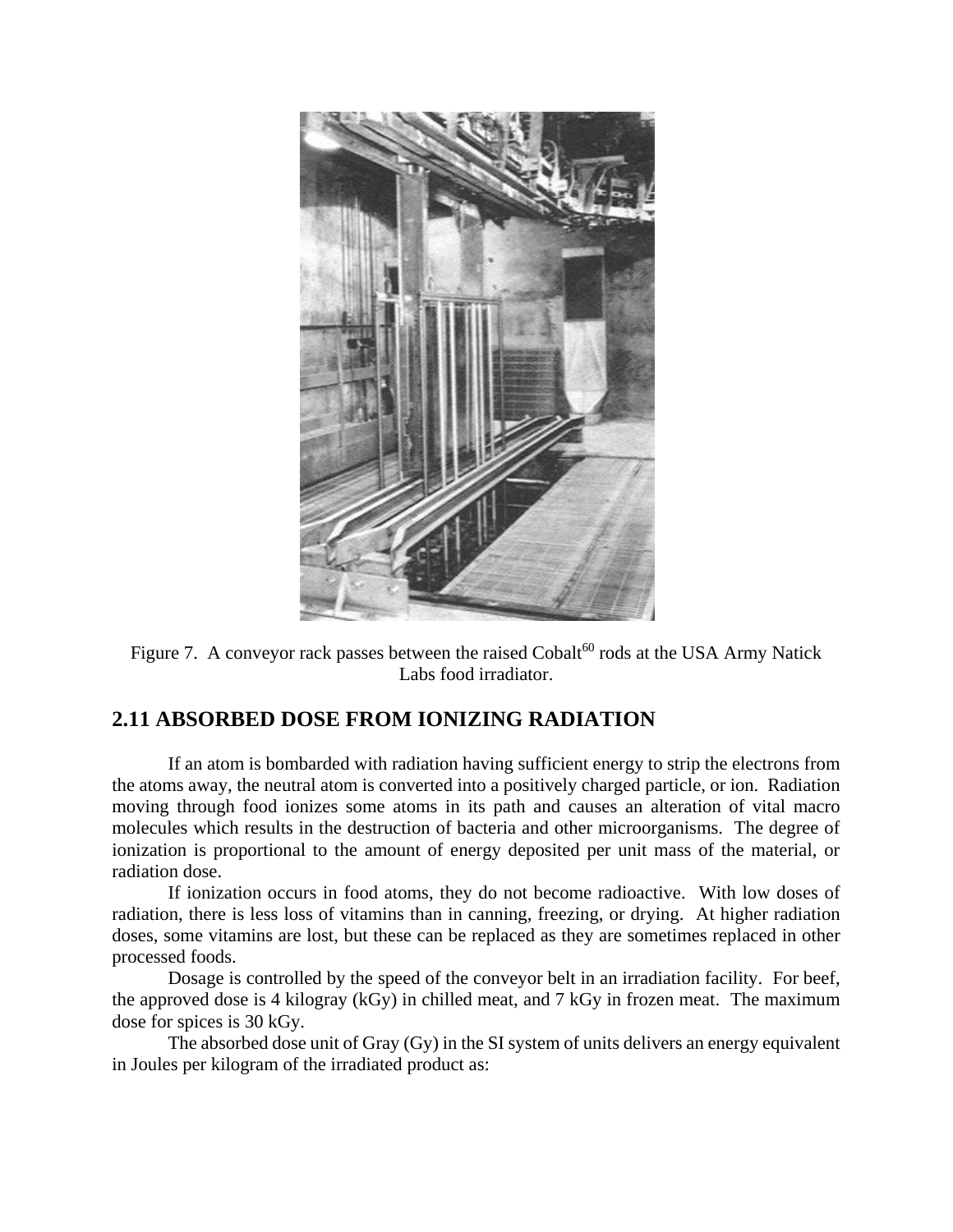$$
1 \text{ Gray [Gy]} = 1 \text{ [Joule/kg]}, \tag{1}
$$

with:  $1 \text{ kGy} = 1,000 \text{ Gy}.$ 

Another measurement unit for the radiation dose in the conventional system of units is the radiation absorbed dose or rad where:

$$
1 rad = 100 [ergs/gm].
$$
 (2)

The relationship between the Gray and rad units is:

$$
1 \text{ Gy} = 100 \text{ rads},\tag{3}
$$

It is convenient to remember the relationship that:

 $1 \text{ cGy} = 1 \text{ rad}$ 

Fresh vegetables, including avocados, onions, celery, bell peppers, and broccoli that are sold for retail sale or used for other products such as salsa, require a lower dose of less than 1 kGy of radiation. The shelf-life of these products can be extended by up to two weeks.

Radiation preservation of food can be accomplished through two processes:

#### 1. **Pasteurization:**

This is accomplished with low doses of radiation in the range of 2-5 kGy, and is used for prolonging the shelf life or storage time.

#### 2. **Sterilization:**

Requires high level doses in the range of 20-45 kGy, and allows long term storage without refrigeration.

Different foods have optimal radiation doses for preservation, as shown in Table 3.

| Food                 | Dose $(kGy)$  | Effect                                |
|----------------------|---------------|---------------------------------------|
| Potatoes, Onions     | $0.04 - 0.10$ | Sprout Inhibition                     |
| Grains, Cereals      | $0.20 - 0.50$ | Disinfection from insects             |
| Fruits               | $0.50 - 3.00$ | Sterilize larvae of lodging insects   |
| Fish                 | $2.00 - 8.00$ | Extend shelf life up to 30 days       |
| Meats: Beef, Poultry | 45.00-56.00   | One year storage at room temperature. |

Table 3. Radiation Doses for different Preservation Options.

# **2.12 TOXIC CHEMICALS, FOOD POISONING AND QUARANTINES**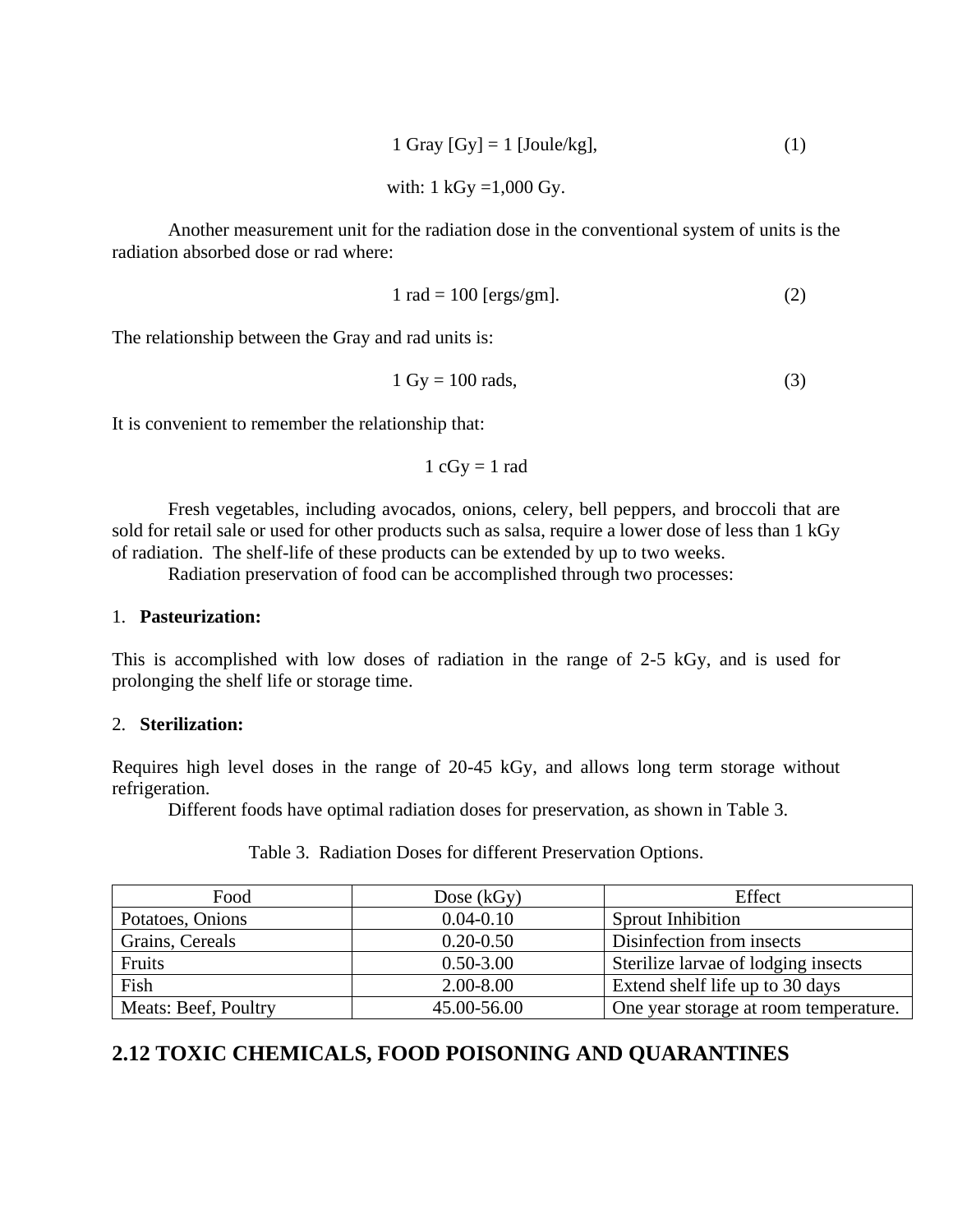The Florida Citrus Commission has sought an alternative to methyl bromide as a quarantine treatment for citrus fruit. It was acting on an Environmental Protection Agency (EPA) suggestion that by 2001, it would ban this chemical, which is used to prevent the spread of fruit flies. This led to the formation of the food irradiation company: FTSI, which started in 1992 treating packaged products for local and national brokers and distributors.

In addition to avoiding the use of toxic chemicals, irradiating addresses concerns of public health such as food poisoning. The process extends shelf life. It eliminates sprouting in tubers such as potatoes, garlic, and onions. It delays the ripening of some fruits and vegetables such as strawberries, tomatoes and mushrooms.

As an example, the storage life of fresh strawberries is normally 7 to 10 days. This can be effectively extended to two weeks after 2 kGy of absorbed radiation dose. There is a small loss of the vitamin C content, but it is of little nutritional value. Figure 8 shows the difference between an irradiated strawberry batch at 2.15 kGy or 215,000 rads, and an unirradiated control.



Figure 8. Difference between an irradiated and an unirradiated control.

As a quarantine measure, irradiation kills the larvae of insect pests such as fruit flies and seed weevils in mangoes, preventing them from spreading across national borders or between growing regions in a given country.

## **2.13 SAFETY CONTROL SYSTEMS**

Safety controls and interlocks are provided for food irradiators to protect the operating personnel and members of the public.

A major manufacturer is MDS Nordion in Kanata, Ontario, Canada. Their control system design for food irradiators include radiation monitors, restricted openings, and a remote procedure to replace the Cobalt $60$  pencils under water using magnifying lenses and manipulators. Several hundred different conditions would automatically shut down the system in case of components failures, human errors, or system design inconsistencies.

Thick concrete walls reaching a thickness of 9 3/4 feet surround the irradiation areas. A multilayered safety system is used, starting from the maze through which the carts are conveyed, to avoid the streaming and leakage of radiation around corners. Multiple 90 degrees turns are used to intersect any streaming electrons, x-rays, or gamma radiation.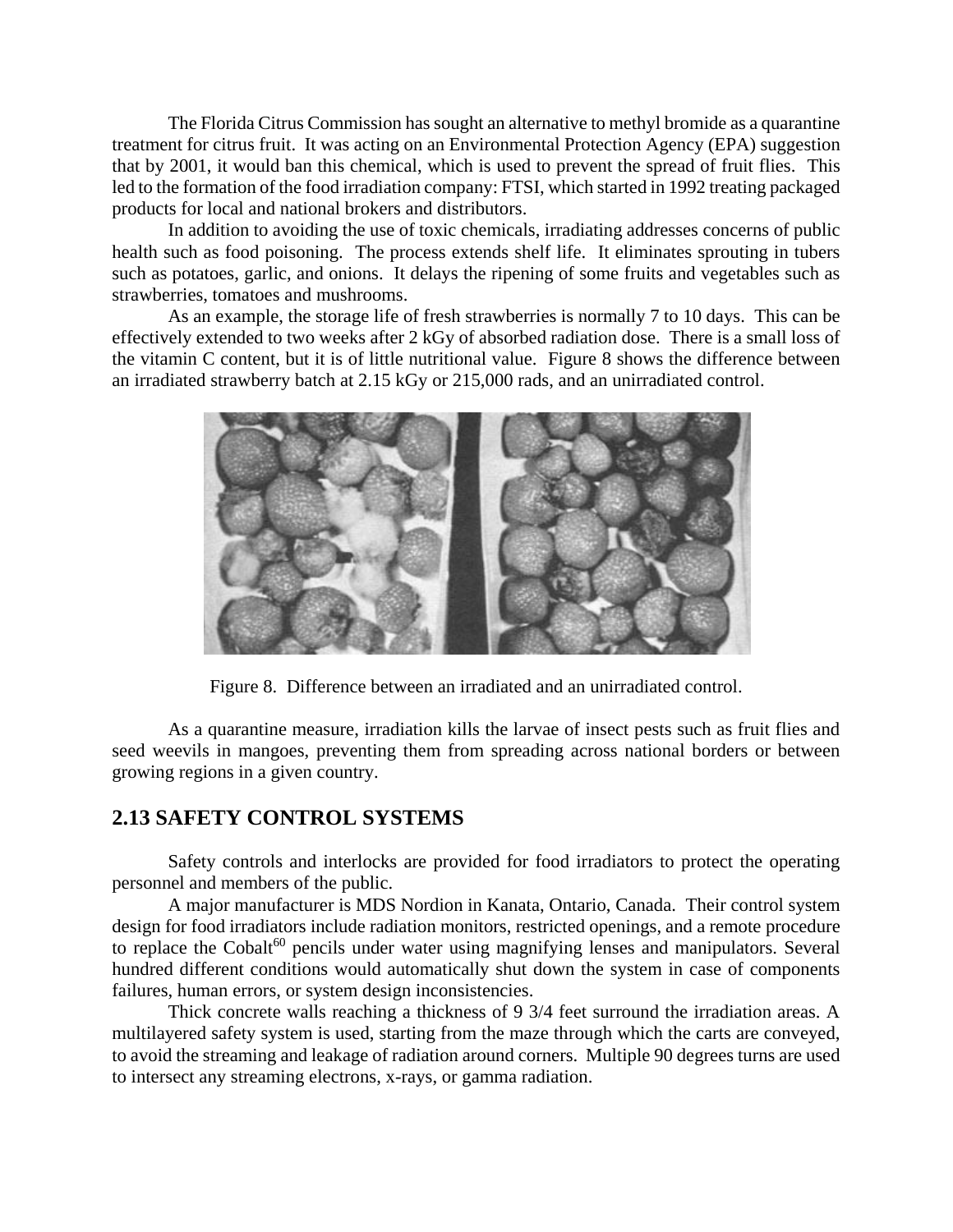## **2.14 RISKS AND BENEFITS OF FOOD IRRADIATION**

Irradiation is likely to be generally accepted in the future as useful to the public's health as pasteurization of milk is today. Its benefits exceed its risks from a Risk-Benefit analysis perspective. However, there are still lingering questions about some aspects of the new technology.

Irradiation uses electron beams, which could in turn generate x-rays as they interact with matter, or gamma ray sources to irradiate food products. X-rays and gamma rays are short wave length electromagnetic radiation that is not capable, at the energies used, of transmuting nuclei and forming radioactive isotopes in food. Thus they do not increase human exposure to radiation. Once the food has been irradiated, the food pathogens are destroyed, and the radiation does not remain in the irradiated food.



Figure 9. Decay Scheme of the Cobalt<sup>60</sup> isotope, showing the energies of gamma rays emission.

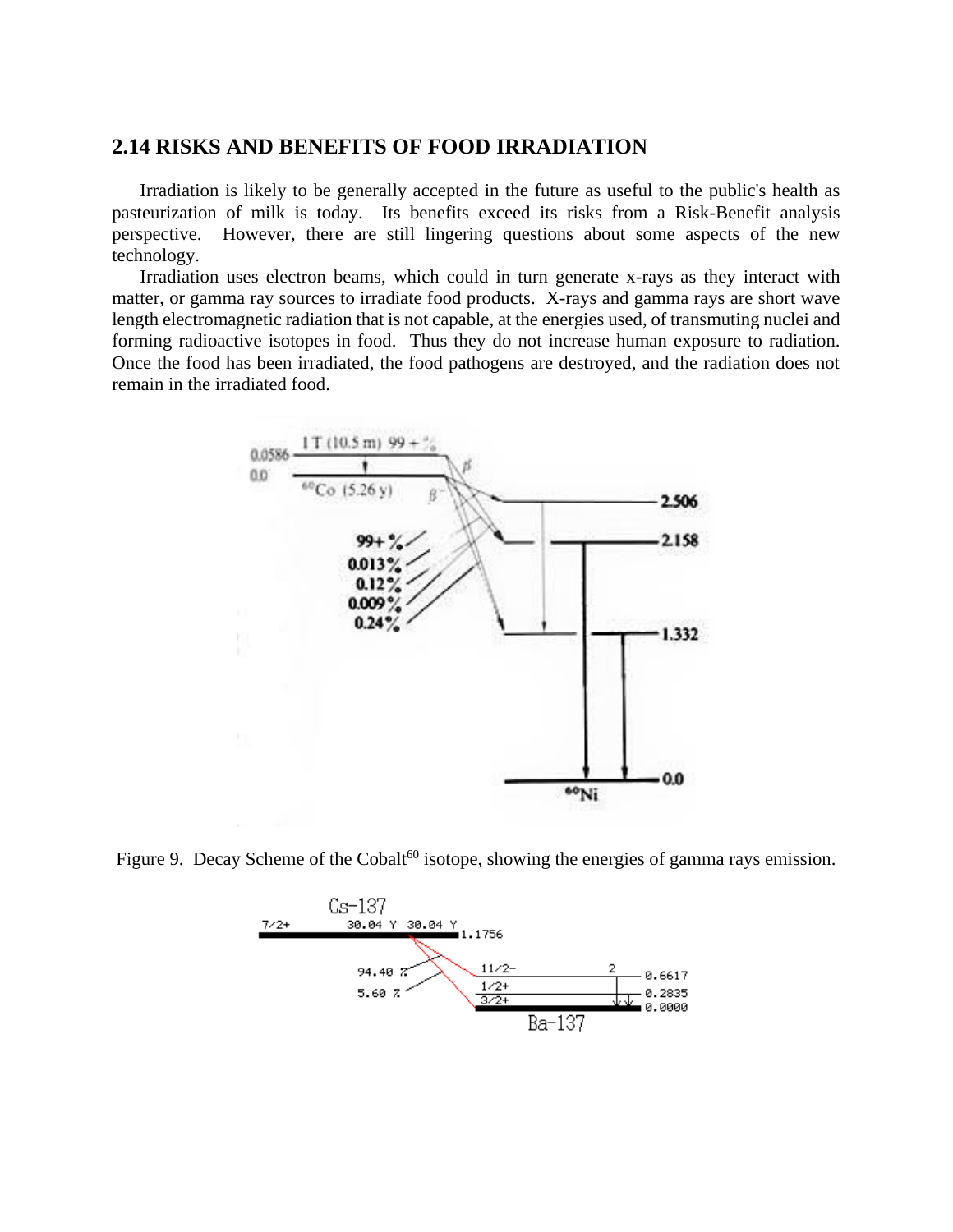# Figure 10. Decay Scheme of the Cesium<sup>137</sup> isotope, showing the energies of gamma rays emission at 0.6617 and 0.2835 MeV.

Gamma ray sources use the Cobalt<sup>60</sup> or the Cesium<sup>137</sup> isotopes which are strong gamma ray emitters. The decay scheme for  $Co^{60}$  is shown in Fig. 9 and the one for  $Cs^{137}$  is shown in Fig. 10. The gamma ray energies and their relative intensities or percentage occurrence is shown in Table 4.

|                              | Gamma ray      | Relative      |
|------------------------------|----------------|---------------|
| Isotope                      | photons energy | Intensity,    |
|                              | keV            | percent       |
| Co <sup>60</sup>             | 346.93         | 0.0076        |
|                              | 826.28         | 0.0076        |
|                              | 1173.237       | 99.9736       |
|                              | 1332.501       | 99.9856       |
|                              | 2158.77        | 0.00111       |
|                              | 2505.000       | $2.0x10^{-6}$ |
| $\overline{\text{Cs}^{137}}$ | 283.5          | $5.8x10^{-4}$ |
|                              | 661.657        | 85.1          |
| *T $1^{208}$                 | 211.40         | 0.18          |
|                              | 233.36         | 0.31          |
|                              | 252.61         | 0.70          |
|                              | 277.358        | 6.36          |
|                              | 277.72         |               |
|                              | 485.95         | 0.050         |
|                              | 510.77         | 22.8          |
|                              | 583.191        | 85.2          |
|                              | 587.7          | 0.04          |
|                              | 650.1          | 0.036         |
|                              | 705.2          | 0.022         |
|                              | 722.04         | 0.203         |
|                              | 748.7          | 0.043         |
|                              | 763.13         | 1.83          |
|                              | 821.2          | 0.040         |
|                              | 860.564        | 12.53         |
|                              | 883.3          | 0.031         |
|                              | 927.6          | 0.132         |
|                              | 982.7          | 0.205         |
|                              | 1004           | 0.005         |
|                              | 1093.9         | 0.40          |
|                              | 1125.7         | 0.005         |
|                              | 1160.8         | 0.011         |

Table 4. Gamma ray energies and their relative intensities in  $Co^{60}$ ,  $Cs^{137}$  and  $T1^{208}$ .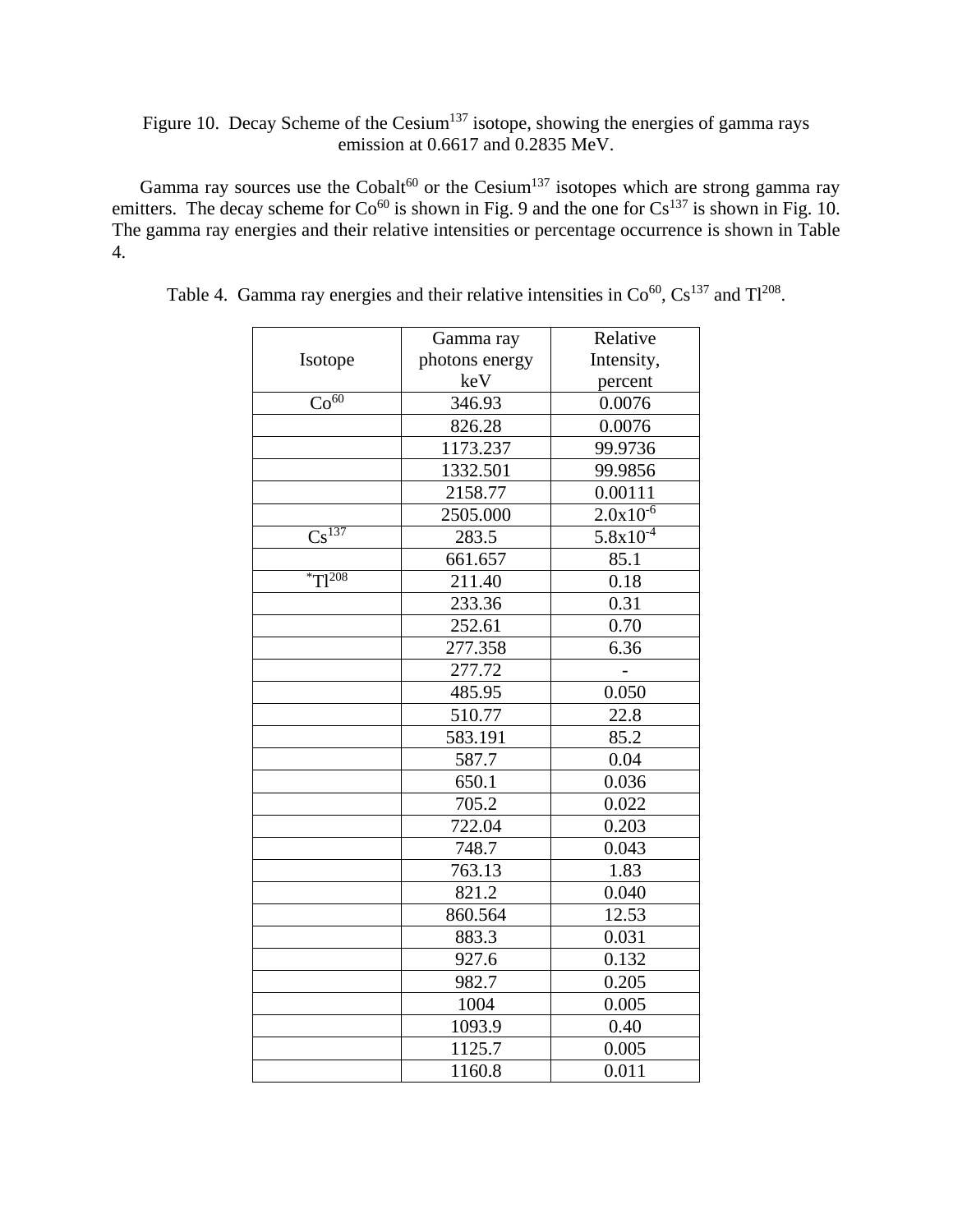| 1185.2 | 0.017                                                                                              |
|--------|----------------------------------------------------------------------------------------------------|
|        | 0.052                                                                                              |
|        | 0.007                                                                                              |
|        | 0.002                                                                                              |
|        | 0.002                                                                                              |
|        | 100.0                                                                                              |
|        | 1282.8<br>1381.1<br>1647.5<br>1744.0<br>2614.533<br>$-1$ , $-1$ , $-1$ , $-1$ , $-1$ , $-1$ , $-1$ |

|  |  | * For absolute intensity multiply by 0.9916 |
|--|--|---------------------------------------------|
|  |  |                                             |

It can be noticed that the maximum gamma ray energy for  $Co<sup>60</sup>$  is:

$$
E_{\text{max}}^{\text{Co}^{60}} = 2.505 \text{ MeV}
$$

The decay scheme for  $Cs^{137}$  is shown in Fig. 10 where its maximum gamma ray energy is lower than that of the  $Co<sup>60</sup>$  isotope:

$$
E_{\rm max}^{\rm Cs^{137}} = 0.6617 \text{ MeV}
$$

One can consider the interaction by a few high-energy gamma photons through photo-nuclear  $(y, n)$  reactions with some trace elements in the food. For instance one can consider the interaction of energetic gamma photons with Beryllium<sup>9</sup> through the reaction:

$$
\gamma + 4Be^9 \rightarrow 0n^1 + 2He^4 + 2He^4 \tag{4}
$$

The threshold energy for this reaction, which is also the binding energy of the neutron in the Beryllium<sup>9</sup> nucleus is:

$$
E_{th}^{Be^9} = 1.666 \pm 0.002 \; MeV
$$

Neutrons would then activate other elements constituting the rest of the food. However, Beryllium is a toxic metal, and is not expected to be found in the foods being irradiated.

One can also consider the photo disintegration reaction with:

$$
\gamma + {}_{1}D^{2} \rightarrow {}_{0}n^{1} + {}_{1}H^{1}
$$
 (5)

The generated neutrons could then activate some other elements in the irradiated food creating some radioactive species. The binding energy of the deuteron is known to be equal to:

$$
E_{th}^{D^2} = 2.226 \pm 0.003 \; MeV
$$

The gamma photons from  $Co<sup>60</sup>$  would be able to disintegrate the deuteron nucleus since:

$$
E_{\text{max}} > E_{\text{th}}.
$$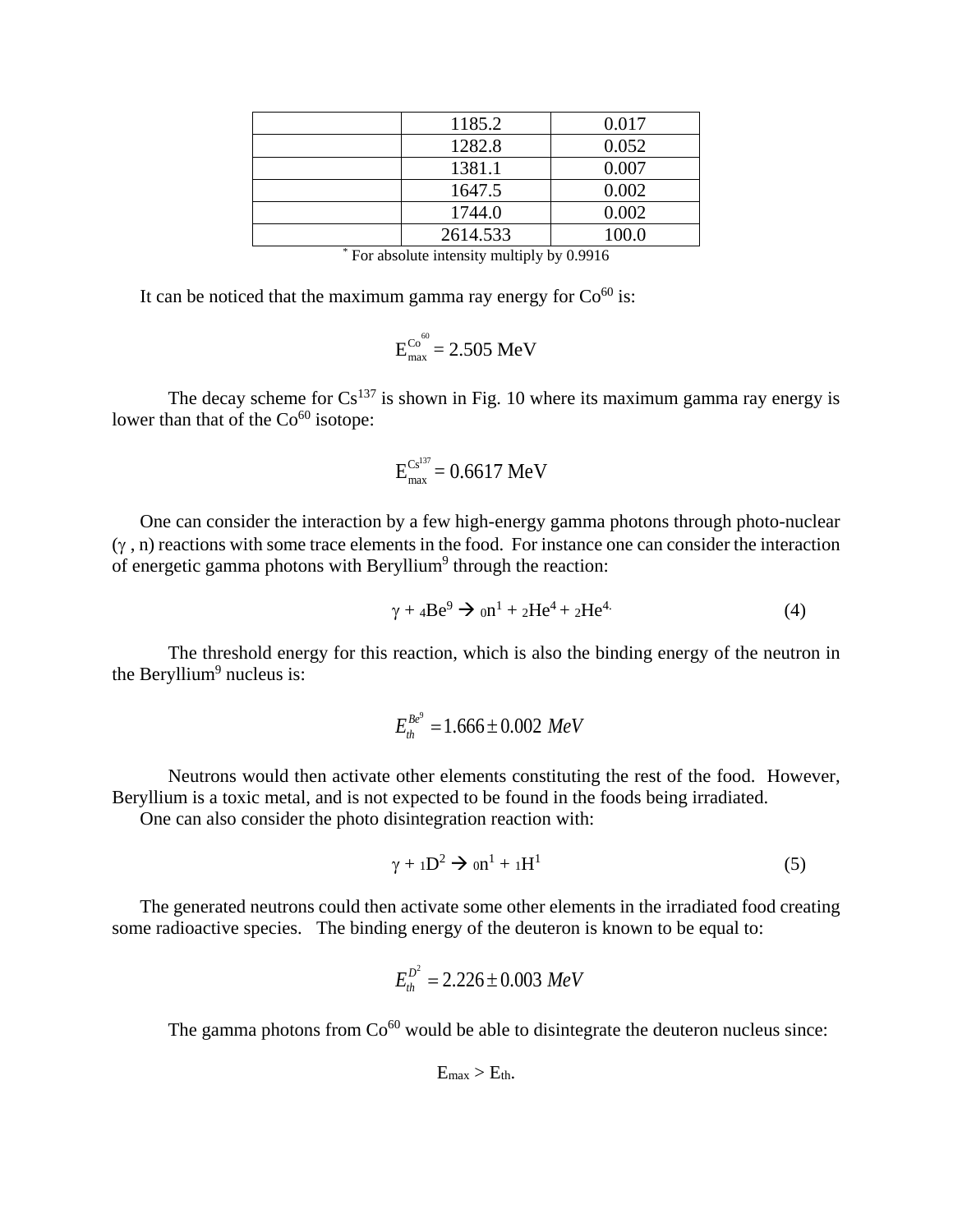However it occurs with a low intensity of  $2.0x10^{-6}$  percent.

It is known that the deuteron nucleus possesses the lowest binding energy per nucleon at 1.113 [MeV/nucleon] among the other nuclides, whose binding energy per nucleon averages 8.5 [MeV/nucleon]. The deuterium nucleus occurs in water, as heavy water, at a very low abundance of 150 parts per million (ppm) of D to H.

## **2.15 NATURAL SOURCES OF GAMMA RAYS**

It can be thought that some photonuclear reactions could occur in food, not from the gamma ray sources, but from neutrons originating from natural environmental causes such as cosmic ray showers. Also from energetic gamma rays from natural sources such as Thallium<sup>208</sup>, a member of the Thorium<sup>232</sup> natural decay chain, which emits gamma rays at an energy above the thresholds for Be<sup>9</sup> and  $D^2$ . In fact the maximum photon energy from Tl<sup>208</sup> is 2.614 MeV above the deuteron binding energy threshold of 2.26 MeV, and it occurs with an intensity of 100 percent.

Since certain foods like Brazil nuts are known to concentrate thorium in their tissue, this matter may be worthy of investigation as a source of activity in foods caused by natural phenomena, rather than by the food irradiation process per se.



Figure 11. Gamma rays emissions from the  $TI^{208}$  isotope.

It is a fact that irradiation changes the molecular structure of food, much like other forms of electromagnetic radiation such as microwaves do. However, it does not produce significant neutron activation products in the process. Like grilling, using microwave ovens, freezing and canning, irradiation can rearrange the molecules of foods but to a degree that it considered as insignificant by scientists. A controversy exists about the creation of some unique radiolytic products. For instance, gamma radiation can split the water molecule into free radical ions which are chemically reactive through the reaction: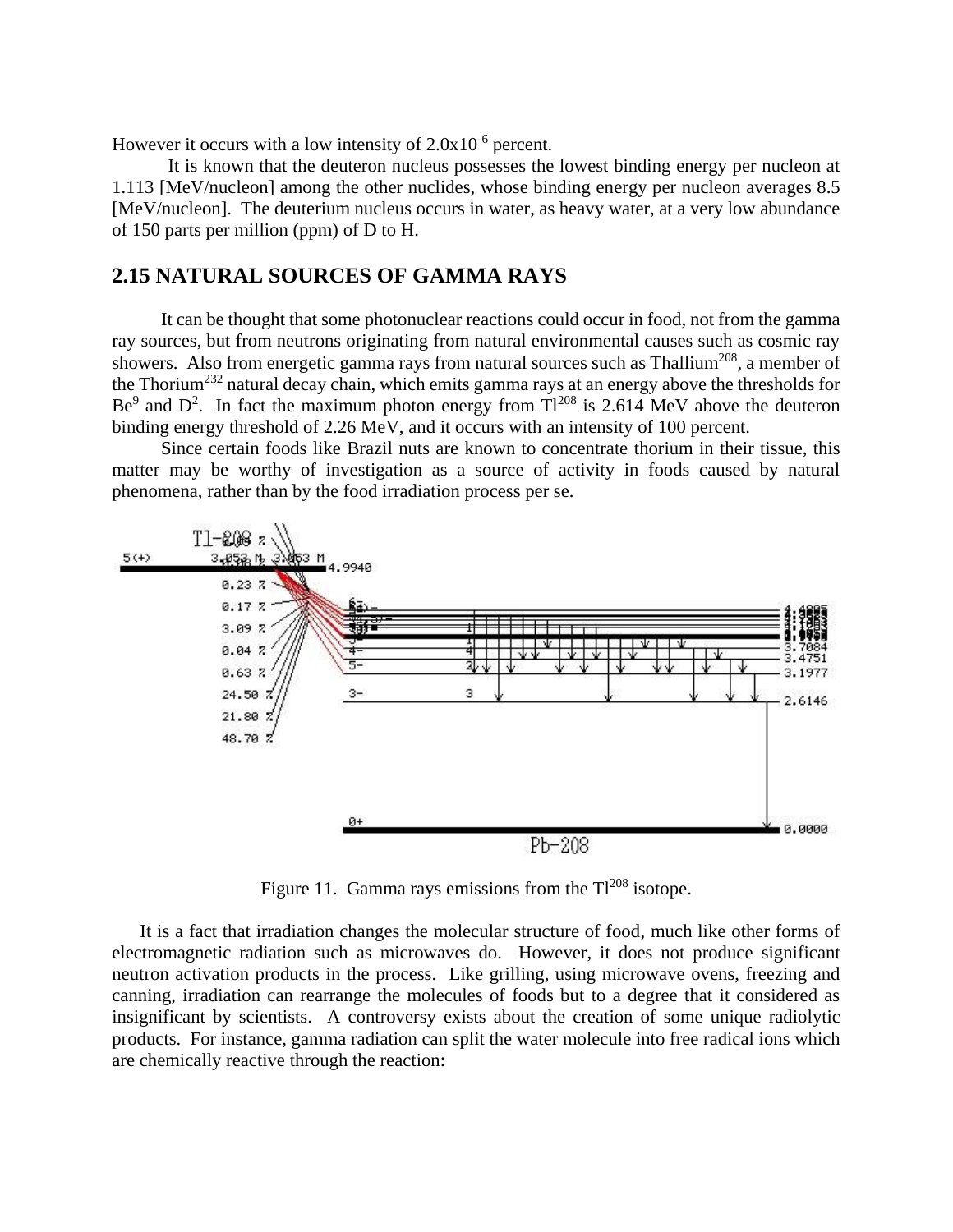$$
\gamma + H_2O \to OH^- + H^+ \tag{6}
$$

After decades of studies, toxic substances that are unique to the irradiation process remain to be found.

There are some claims that irradiation contributes to the creation of radioactive waste related to the use of  $Cobalt^{60}$  and  $Cesium<sup>137</sup>$  as gamma radiation sources. One should notice that these isotopes decay to nonradioactive isotopes and the isotope filled rods have to be recharged for reuse. This fear is related to a radiological accident caused by the illegal recycling in Mexico and dismantling of some gamma ray  $Cs^{137}$  medical radiation sources, which caused inadvertent human exposure.

Some vitamins and nutrients are slightly depleted in the irradiation process, particularly vitamins A, B, C, E and Thiamin. The depletion is of the same order of magnitude as caused by the cooking of foods.

Opposition to the acceptance of food irradiation appears to exist among people opposed to any aspect of the nuclear industry, even though food irradiation is a well studied technology that has been more researched than any food processing technique. Opposition to food irradiation also appears to be a part of the general concern about food safety, where consumers rightly prefer for instance, to have no contaminants added to meat during the handling process, than to have contaminants sterilized by radiation. Irradiation is a complement and not a replacement for proper food handling practices by producers, processors, and consumers.

#### **2.16 FUTURE DEVELOPMENTS**

Through the process the x-ray conversion, future electron accelerators may be able in the future of producing high energy x-rays by irradiating heavy element targets such as tungsten with electrons. These hard x-rays could have a greater penetration range in materials, overcoming the disadvantage of low penetration of current electron accelerators.

Many products are not taking advantage of the benefits of food irradiation such as fish, shrimp, crabs, etc. Shipboard fish irradiators may be installed in the future on fishing vessels and harbors.

Starting 2007, the Food and Drug Administration (FDA) required California almonds sold in California to be pasteurized. One of the methods allowed is gassing the almonds with propylene oxide, a highly toxic flammable chemical compound, once used as a racing fuel before it became prohibited for safety reasons. It is also used in thermobaric weapons. It is an epoxide, which is not Generally Recognized As Safe (GRAS) for human ingestion. The Environmental Protection Agency (EPA) classifies propylene oxide as a Group B2, probable human carcinogen.

Grain supplies in transit in railcars and ship-holds as well as countryside grain elevators, are currently protected against storage insects such as weevils, mites and rodents with extremely potent toxic gaseous, liquid and solid fumigant chemicals, among others:

- 1. Phosphine (PH3OS),
- 2. Methyl Bromide,
- 3. Sulfuryl Fluoride
- 4. Chloropicrin,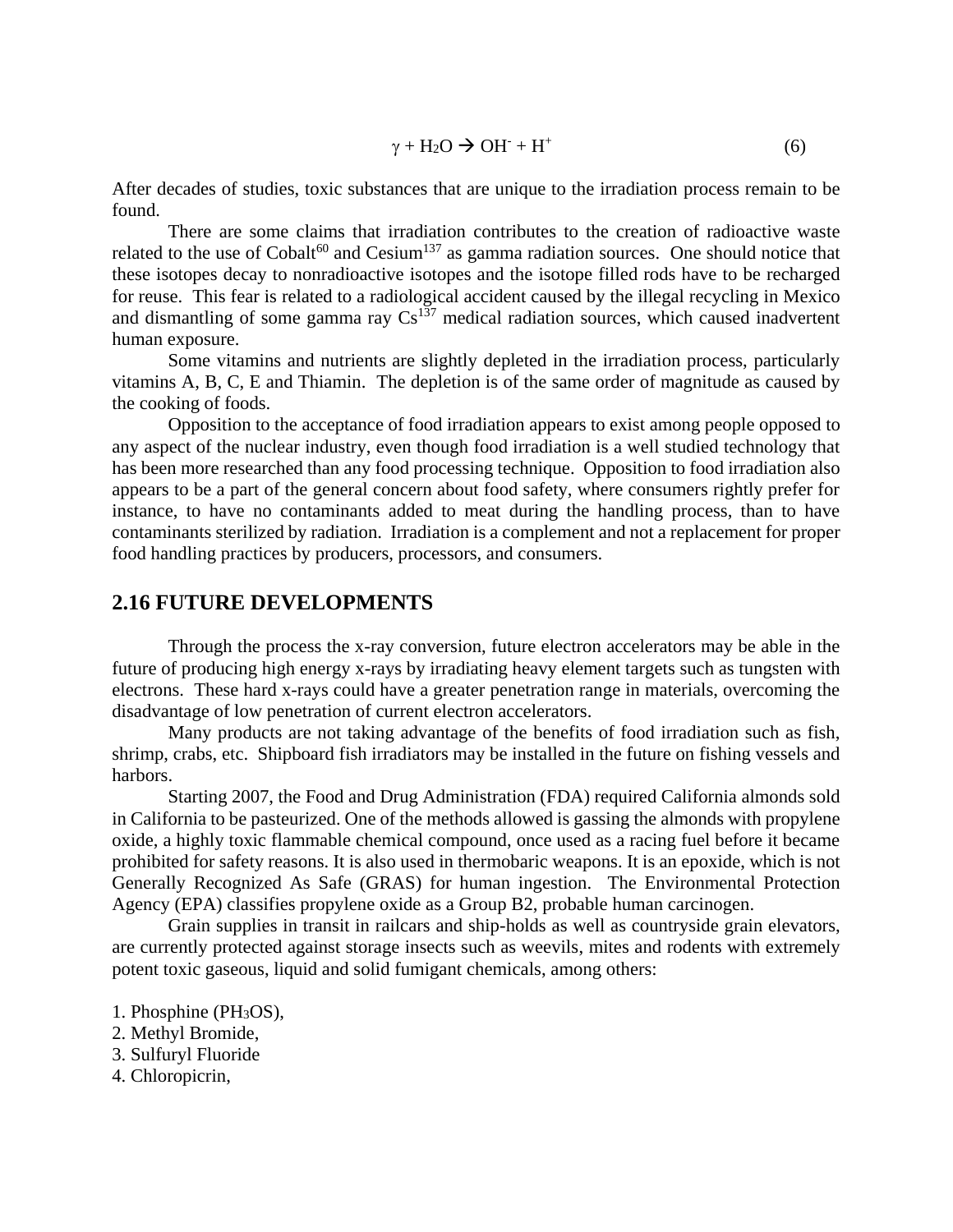- 5. Methylisothiocyanate oil,
- 6. Synergised pyrethrins,
- 7. Aluminum Phosphide,

which are used to fumigate the grain supplies once they are withdrawn from storage, and contaminate the whole food supply system. Insecticides such as 6 percent Malathion Dust and rodenticides are also used. Bulk and package grain irradiators may in the future replace the chemical treatment and dot the grain producing plains as grain elevators now do.

As the process becomes more accepted, food preservation through radiation contribution to food safety will eventually reach the same recognition as the sterilization of medical products has in terms of preventing the spread of infectious disease.

# **EXERCISE**

1. Consider the 99.92 percent of the time emission of the 2.5 MeV photon from the radioactive decay of the Co<sup>60</sup> isotope. Calculate the activity of 1 kilogram of Co<sup>60</sup>, then estimate the ensuing dose rate, assuming the photons are all absorbed in the material in units of rad/hr and Gray/hr.

# **REFERENCES**

- 1. Linda Mason, "Lesser Grain Borer, 'Original' Flour Miller is Public Enemy Number One for Small Garins," Grain Journal, Vol. 34, No.4, p. 38, July/August 2006.
- 2. M. Valenti, "Keeping Food Germ-free," Mechanical Engineering, Vol. 120, No.3, pp. 86-89, March 1998.
- 3. L. Lamkin, Ed.,"Bye, Bye, E.Coli," Insight, March, 1999.
- 4. G. M. Urrows, "Food Preservation by Irradiation," USAEC, 1964.
- 5. F. W. Walker et al., "Chart of the Nuclides," General Electric Co., 1977.
- 6. I. Kaplan, "Nuclear Physics," Addison Wesley Publishing Co., 1962.
- 7. J. Lamarsh, "Introduction to Nuclear Engineering," Addison Wesley Publishing Co.,1983.
- 8. S. Sivapalasingam, R. M. Hoekstra, J. R. McQuiston, et al., "Salmonella bacteriuria: an increasing entity in elderly women in the United States," Epidemiol. Infect., 132:897-902, 2004.
- 9. W. Scheil, S. Cameron, C. Dalton, C. Murray, D. Wilson, "A South Australian Salmonella Mbandaka outbreak investigation using a database to select controls," Aust. N. Z. J. Public Health, 22:536-539, 1998.
- 10. D. Killalea, L. R. Ward, D. de Roberts, et al., "International epidemiological and microbiological study of outbreak of Salmonella agona infection from a ready to eat savoury snack-I: England and Wales and the United States," BMJ,313:1105-1107, 1996.
- 11. T. Shohat, M. S. Green, D. Marom D, et al., "International epidemiological and microbiological study of outbreak of Salmonella agona infection from a ready to eat savoury snack-II: Israel," BMJ, 313:1107-1109, 1996.
- 12. K. L. Mattick, F. Jorgensen, J. D. Legan, H. M. Lappin-Scott, T. J. Humphrey, "Habituation of Salmonella spp. at reduced water activity and its effect on heat tolerance," Appl. Environ. Microbiol., 66:4921-4925, 2001.